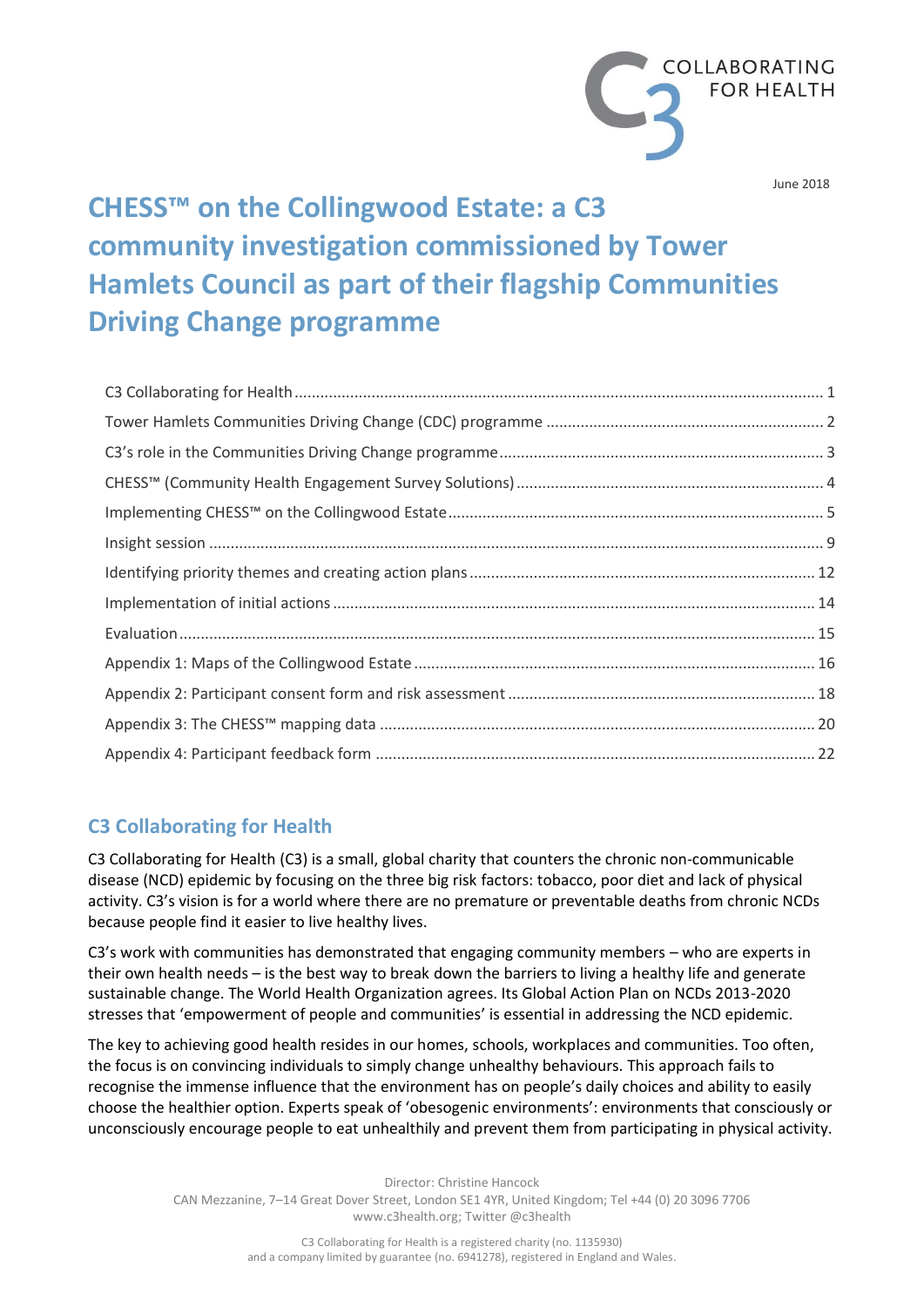This is particularly true for disadvantaged communities, where healthy food options and opportunities for physical activity may be inaccessible or non-existent.

C3 uses the CHESS™ (Community Health Engagement Survey Solutions) tool to collect quantitative data on certain aspects of the built environment (for example, streets, parks or shops) by engaging with often overlooked experts – the local community members. This evidence-based approach, when used in collaboration with community members, identifies the aspects of the environment that need to be improved and creates a space for local people to talk about the realities of living in their community. By listening to and recording the conversations of local people as we walk with them, we collect rich qualitative data that can be used to make the positive changes that communities want to see.

# **Tower Hamlets Communities Driving Change (CDC) programme**

Tower Hamlets Council has commissioned their flagship 'Communities Driving Change' programme to support residents in improving their health and wellbeing at the local level.

The programme puts local residents in the driving seat by asking them what the response to their health and wellbeing needs to look like. The approach brings together people from neighbourhoods to see what is working well and what is important, and to develop a plan that everybody – including services – can support to make a difference to people's lives.

Experience suggests we can expect to see a rise in volunteering, community led projects, community champions, employment, better use of community assets and more responsive services at the local level.

Four organisations – Bromley-by-Bow Centre, Poplar and Limehouse Health and Wellbeing Network, MyTime Active and The Young Foundation – and their partners are leading this approach across the borough.

C3 is working in lot four, in the north-west of Tower Hamlets, with lead organisation the Young Foundation and in partnership with Uscreates and Real. The Young Foundation tackles social challenges by working alongside communities; Uscreates uses a design-led approach to drive social transformation; and Real ensures that disabled people and those with long-term health conditions in Tower Hamlets are actively involved and engaged in the community.

The programme runs for three years and will involve multiple neighbourhoods, their residents and local organisations. Evaluation of the programme is supported by experts from the University of East London (UEL).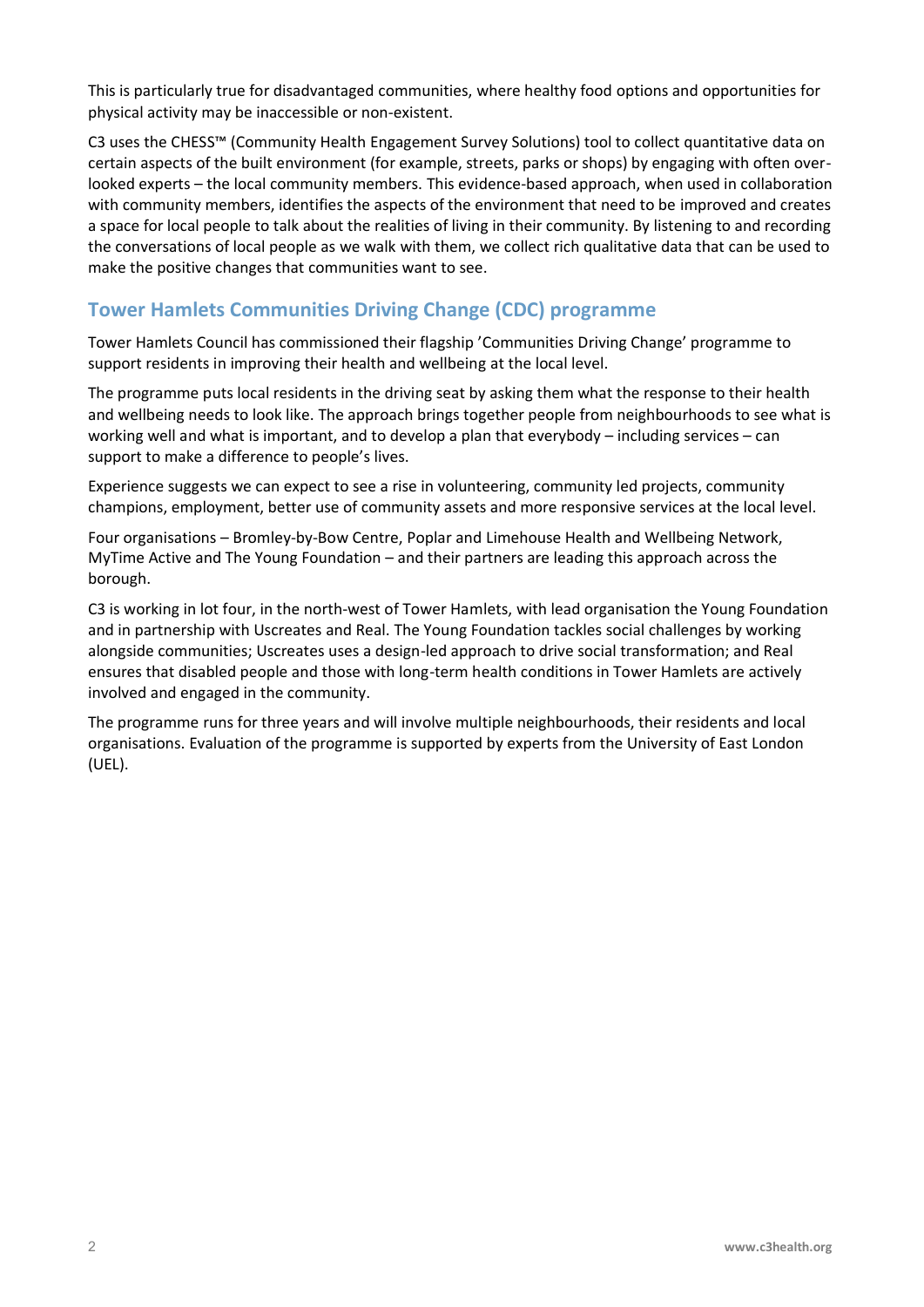

*been produced by Tower Hamlets Health and Wellbeing Board for Tower Hamlets Health and Wellbeing Strategy 2017-2020.*

The Communities Driving Change programme is being delivered in three stages:

- Stage one identifies areas of focus these are the geographical areas that will benefit from the CDC programme.
- Stage two engages the community to identify the broad public health issues that they wish to address.
- Stage three is action planning and implementing the ideas that the community has identified as helping to improve their health and wellbeing.

# **C3's role in the Communities Driving Change programme**

C3 has implemented the CHESS™ process as part of stage two of the CDC programme – engaging the community – and has focused on one small area within lot four of Tower Hamlets – The Collingwood Estate.

The Collingwood Estate has been identified as one of the top three most challenging areas for health outcomes within the north-west area of Tower Hamlets (Columbia Road and the Chicksand Estate provided other potential sites). Research undertaken by the lot four project partners, which included desk research, stakeholder and steering group interviews and asset mapping, showed that the area of Collingwood is disconnected, struggles with anti-social behaviour and there is a prevalent perception that there are highlevels of crime committed by young people. The research identified the area as being home to an older Bangladeshi community for whom English is not their first language, which may be contributing to social isolation. Feedback received from community members strongly indicated that the community has been over-consulted in recent years with little tangible action to show for it.

Local assets on the Collingwood Estate include an active children's centre, a Tenants' Residents' Association (TRA); and a community hall. In the immediate areas surrounding the estate there are a number of primary and secondary schools. The estate is home to people who live, work and use the local schools and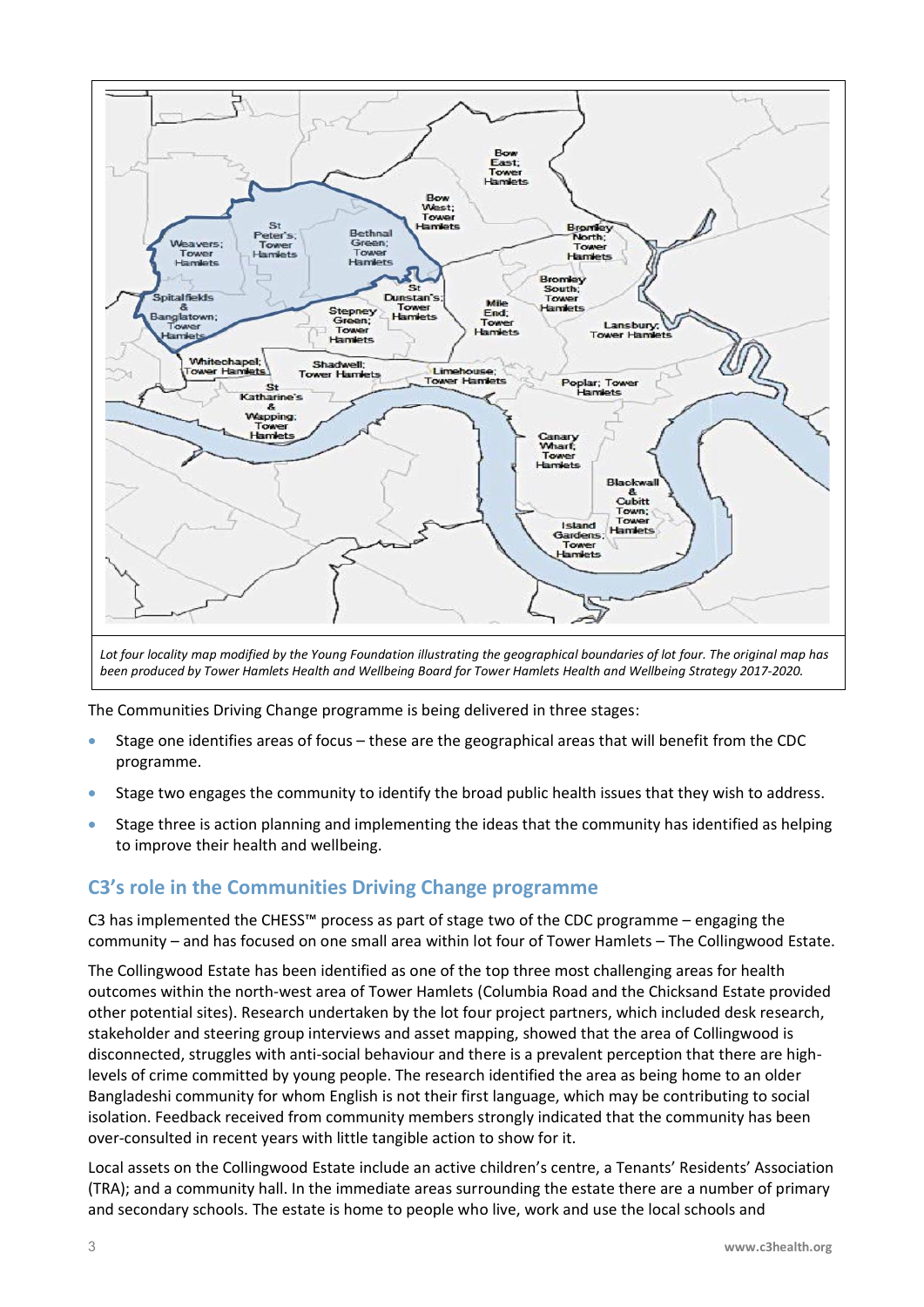supermarkets, and who play in the existing green spaces. The vibrant Whitechapel Road lies just to the south of the estate. The Collingwood Estate provides natural but permeable boundaries, and is typical of the sort of environment that lends itself well to the evidence-based, placed-based approach that CHESS provides and which can ultimately lead to meaningful changes within a defined area. It was therefore chosen as the best site on which to conduct the CHESS process.



# **CHESS™ (Community Health Engagement Survey Solutions)**

C3 utilises an innovative process to shift decision-making to local communities by engaging them in an investigation about their health in relation to their environment. Central to C3's community projects is CHESS™ (Community Health Engagement Survey Solutions), an evidence-based mobile application for Android tablets. CHESS™ equips community members to collect quantitative data on local assets, such as spaces for physical activity and places for food shopping or eating, such as supermarkets and restaurants, that make an area conducive to good health (or not!). C3 then leads community members in interpretation of this data during insight sessions.

Realising how hard it is to be healthy in their neighbourhood opens the possibility for community members to discuss who is responsible for creating good health – the individual or society? And how come accessing a healthy lifestyle is easier in some areas and more difficult in others (e.g. disadvantaged areas), and is this fair? Building on these questions C3 also collects personal stories from community members to provide vital context about social, economic and health inequalities. These quantitative and qualitative results inform evidence-based recommendations, guided by C3's public health expertise, for interventions that make it easier to be healthy.

CHESS™ emerged out of an international research project in India, China, Mexico and the United States where the built environment in impoverished communities was examined. The researchers realised that involving local residents in collecting data on the built environment in their neighbourhood was a way to also ask them questions about what makes an area healthy or not, why some areas experience worse health than others and what might be done to change that. It gives community members the opportunity to discover for themselves that access or not to healthy foods, physical activity opportunities, tobacco and alcohol matters. It encourages them to think critically about what the health implications are of the built environment in their area and take action to improve it. In this way, CHESS™ addresses not only the causes of chronic disease but also issues around social justice and equity.

The CHESS™ tool collects data by asking questions relating to existing community assets and prompts the user to answer mainly closed questions; the user cannot proceed until all questions have been answered.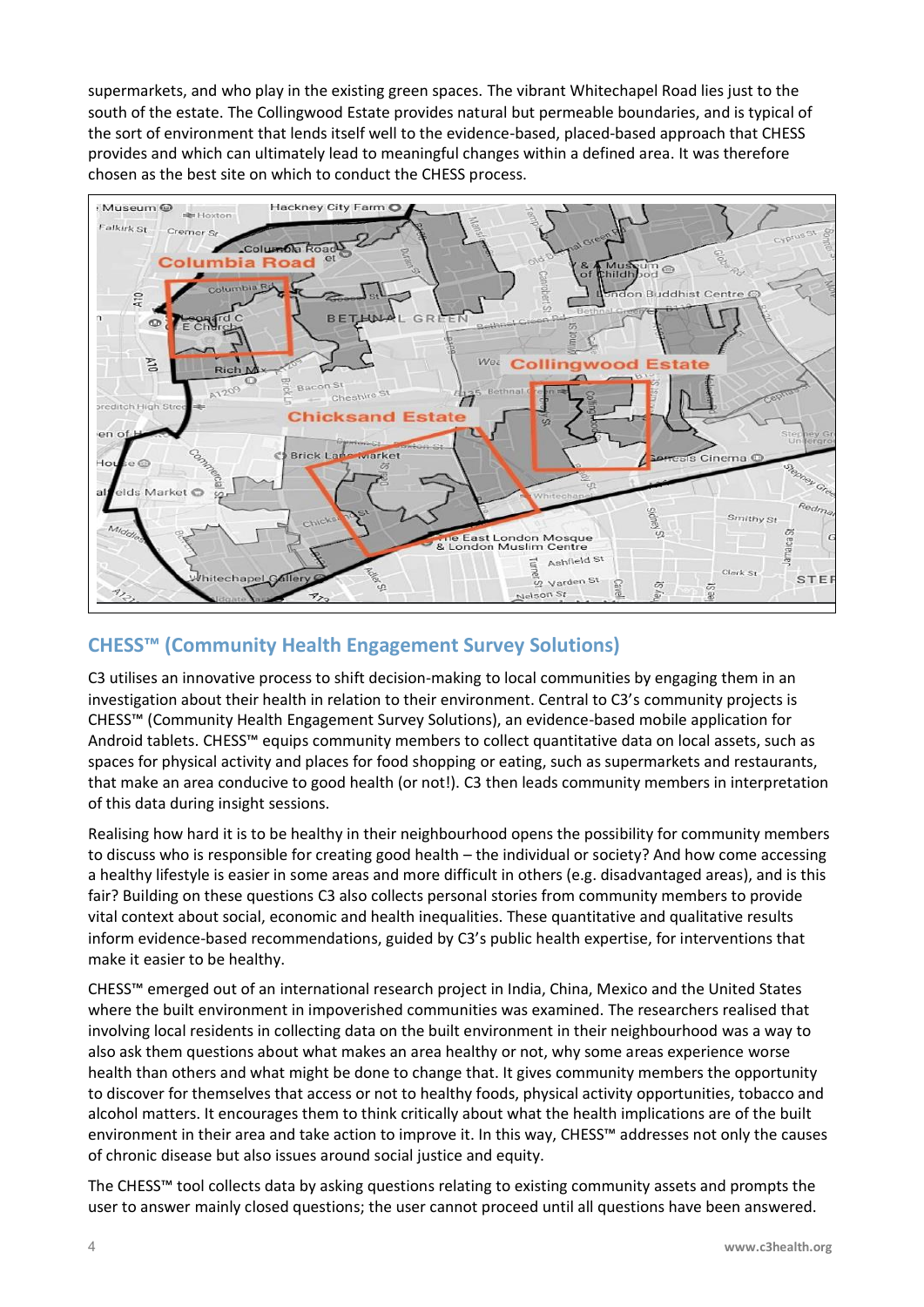The questions have been designed based on evidence in relation to factors that contribute to healthy communities. The tool engages community members in the various elements of their community – food and physical activity spaces being key factors to whether or not it is possible to live healthily.

Questions include:

- What condition is the footpath in?
	- The question offers the user a number of closed answers in order to rate the quality of the footpath and prompts further scrutiny such as ease of access for push-chairs or wheel-chairs. The evidence suggests a physical environment which is not conducive to easy access for its users will impact negatively on their physical activity and therefore their overall health.
- Indicate how many types of fruits and vegetables are available in each colour.
	- This question has been designed to demonstrate the variety of fresh produce by identifying the number of different colours that are available without the need to write or know the names of the produce. This simple analysis of variety gives an indication of availability of healthy choices in the local food environment.
- Are there signs encouraging use of physical activity facilities?
	- The user is asked to examine an environment such as a playground or caged court and look for either negative or positive signage. Negative messaging in or around areas for physical activity such as 'no ball games' can negatively influence activity.





## **Implementing CHESS™ on the Collingwood Estate**

#### **Engaging the community**

As a first step, a small number of key community members were identified and spoken to, based on their intimate knowledge of the local community and its members:

- A meeting was held with the chair and secretary of the Collingwood Tenants' Residents' Association (TRA).
- Representatives from C3 attended a TRA meeting to discuss the project and its aims.
- A representative from C3 met with the Home School Liaison Officer from the local primary school.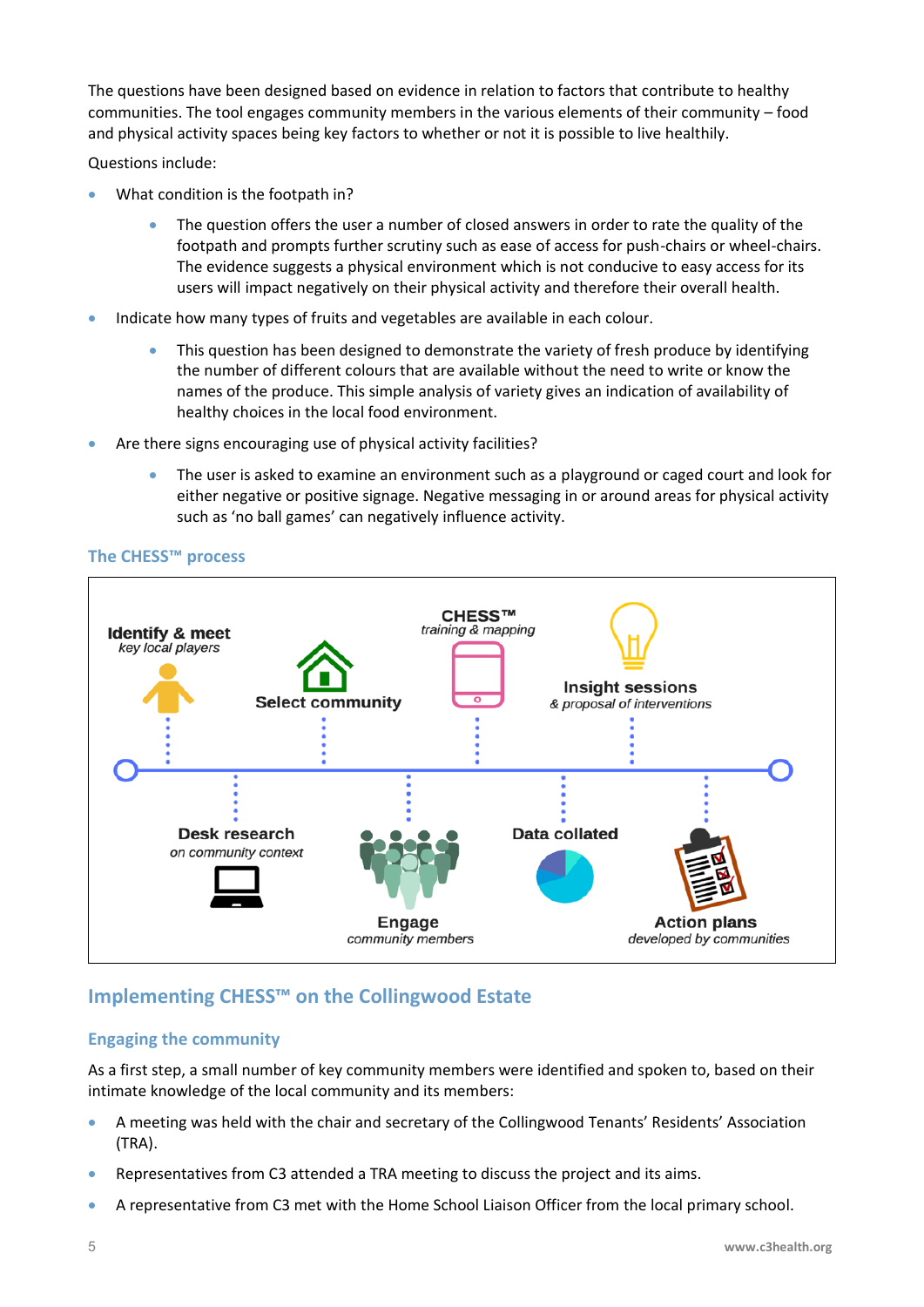• A meeting was held with the Home School Liaison Officer from the local secondary school, to discuss current barriers to health with respect to young people, and opportunities for future projects.

During these meetings each of these key contacts was invited to share their experience of the local environment in relation to their ability, or not, to lead a healthy life; identify current challenges that they believe may impede healthy living for the community; and suggest possible opportunities and improvements that could be made in the area to encourage more healthful lives for local people.

There was strong consensus around three points:

- previous over-consultation and a subsequent lack of action had led to frustration and apathy among community members;
- it was well understood that change in the local Collingwood area was needed; and
- there was a willingness from these key contacts to participate in the project by helping to spread the word about CHESS to local people and to act in the critical role of advocates for the project.

Having established a willingness to work with us our key contacts created the links to local people who would come out walking with us. Without these vital links the project would not have legitimacy nor would it gain the trust of local people.

Community members who subsequently came walking included mothers of children from the local primary school (and one grandmother). This group was invited by Home School Liaison Officer, and members of the Collingwood Estate TRA. There were several participants for whom English was not their first language. The Home School Liaison Officer and the Engagement and Communications Worker from the disability organisation Real (one of our project partners) provided interpretation when necessary. In total 20 community members attended the CHESS™ walks.

#### **Planning and preparation for CHESS walks**

C3 analysed maps of the Collingwood Estate and visited the area to plan walking routes. The Collingwood Estate is largely residential, it sits just north of the busy Whitechapel Road, and the nearest supermarket is a large Sainsbury's that sits on the edge of the estate. The supermarket's undercover car park acts as a walk way for residents between the estate and the Whitechapel Road.

To capture the food environment accurately it was important to include a portion of the Whitechapel Road near the Collingwood Estate as this is the area where Collingwood residents are likely to purchase food. There are a number of market stalls selling a wide variety of fresh fruit, vegetables and fish. There are also a number of mainly independent restaurants and cafés on this busy road.

To capture the physical activity environment accurately it was important to include the Whitechapel Leisure Centre and the Idea Store. Both are located in close proximity to the Collingwood Estate and provide significant indoor activity spaces and programmes of activity that could be used by people living on the Collingwood Estate. It was arranged that at each indoor physical activity asset that the group visited they would be met by representatives from the facility who would speak with the group, offer information on access and about programmed activity and upcoming events. (See appendix 1 for maps of the Collingwood Estate, showing all the assets that were scanned.)

Prior to the CHESS walks participants were briefed on the wider project aims, issued with risk assessments and consent forms to participate (see appendix 2) and trained in how to use the CHESS tool.

A contact list of who's who in the Collingwood community was circulated to key stakeholders following the walks. This included the names and contact details of representatives at the physical activity spaces, members of the Collingwood Estate TRA and the home school liaison officers from the local schools.

#### **CHESS data collection and collation**

The CHESS tool collects quantitative data. While participants are walking their neighbourhood identifying the attributes of the space that make it conducive to a healthy life (or not!) the C3 team is talking to participants and recording their experiences of living in these spaces. This combination of quantitative and qualitative data collection is what makes the CHESS process such a useful technique for exposing the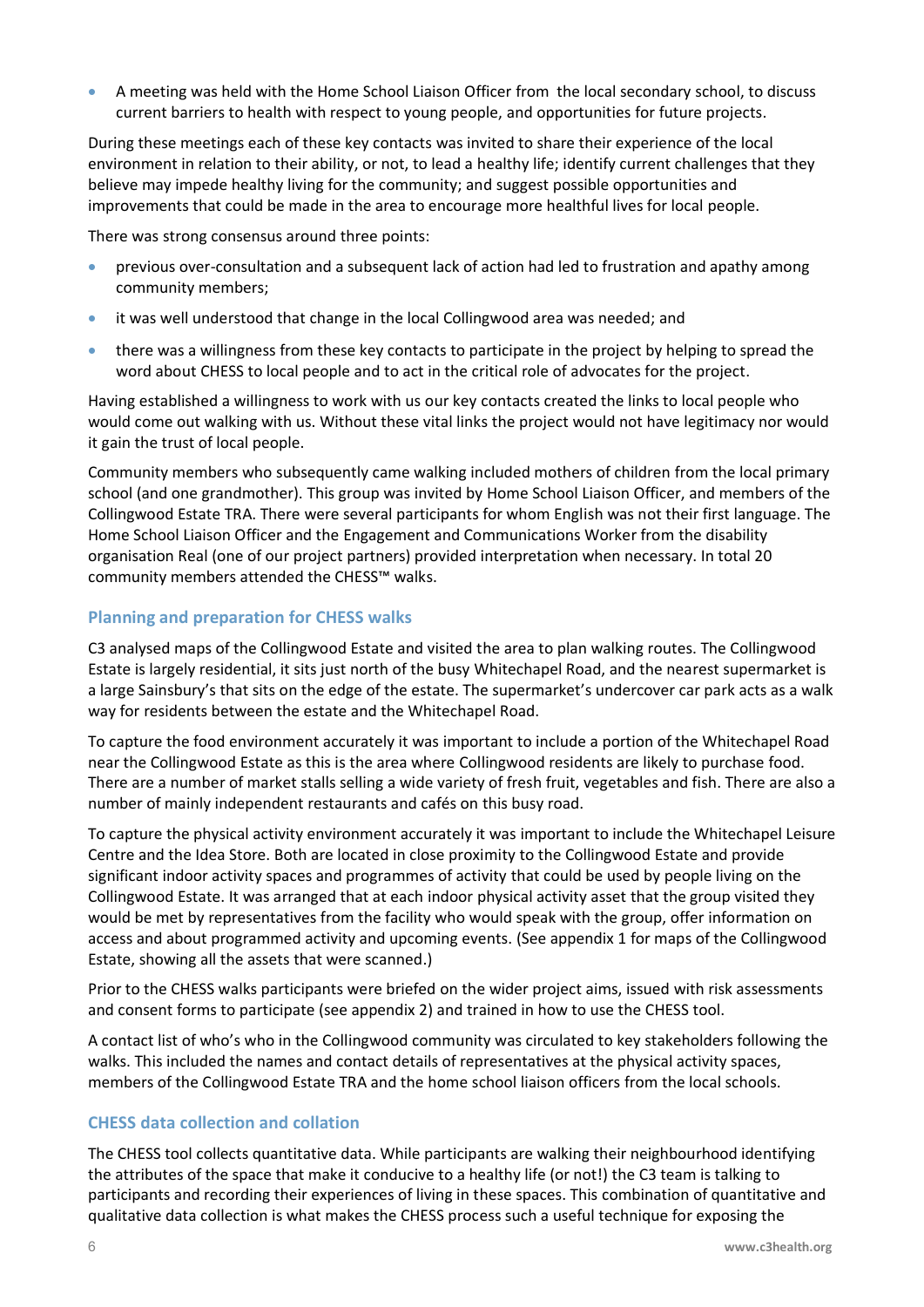irrefutable physical conditions on the ground, and using this focus to establish from the community what are the positive changes that they want to see in their neighbourhood.

Key quantitative findings from the CHESS™ mapping include:

- Collingwood Hall has working kitchen and toilet facilities. It is accessible for prams, wheelchairs etc. Community members are unclear as to how to use Collingwood Hall with respect to who to speak with about its use, what is already happening there or how much it costs to use the facility.
- All indoor spaces scanned offer non-physical activities.
- The Idea Store offers English classes.
- Collingwood Hall hosts a Muslim women's group.
- The Whitechapel Leisure Centre runs first aid and fire safety training.
- The outdoor physical activity spaces, which include St Bartholomew's Gardens, the caged courts outside Collingwood House and the play area outside Berry House, are minimally maintained for use.
- All outdoor physical activity spaces scanned are free to access and are easily accessible for wheelchair users, prams or disability aids etc.
- There are no signs encouraging physical activity in St Bartholomew's Gardens however it has a grassy area large enough for physical activity.
- Basketball hoops are available on the Collingwood Estate and are free to use, however there is signage saying 'no ball games' just outside the court and there are no signs encouraging use of the facilities.
- There are no notice boards or signage encouraging physical activity in any of the outdoor spaces.
- All shops offer a variety of produce.
- Unhealthy foods are available at the counter at most of the local shops, however, not at Sainsbury's.
- There is a limited amount of fresh fruit and veg available in Budgens.
- The market place vendors sell a large variety of fresh fruit, vegetables and fish. Twenty-two types of green fruit are available!

A full list of the findings from the quantitative data can be found in appendix 3.

The group stayed engaged throughout the walks and conversations naturally emerged relating to opportunities for physical activity and healthy eating and barriers to both of these for community members and their families. These barriers included:

- Cost of using the facilities at the Whitechapel Leisure Centre and the Idea Store.
- Timing of programmed activity e.g. the timing of the women's only session at the Whitechapel Leisure Centre (3-9pm Mondays) was not conducive to attendance of mums.
- Lack of facilities, or poor-quality play facilities for children on the Collingwood Estate.
- Many fast food restaurants on the Whitechapel Road selling foods high in fat and salt, some staying open until very late.
- Lack of knowledge about how to prepare or cook the fresh produce available at the market stalls.
- High visibility of the non-healthy foods in some of the shops, for example at the till.
- Less visible healthier options, for example, above eye-line of an average height person.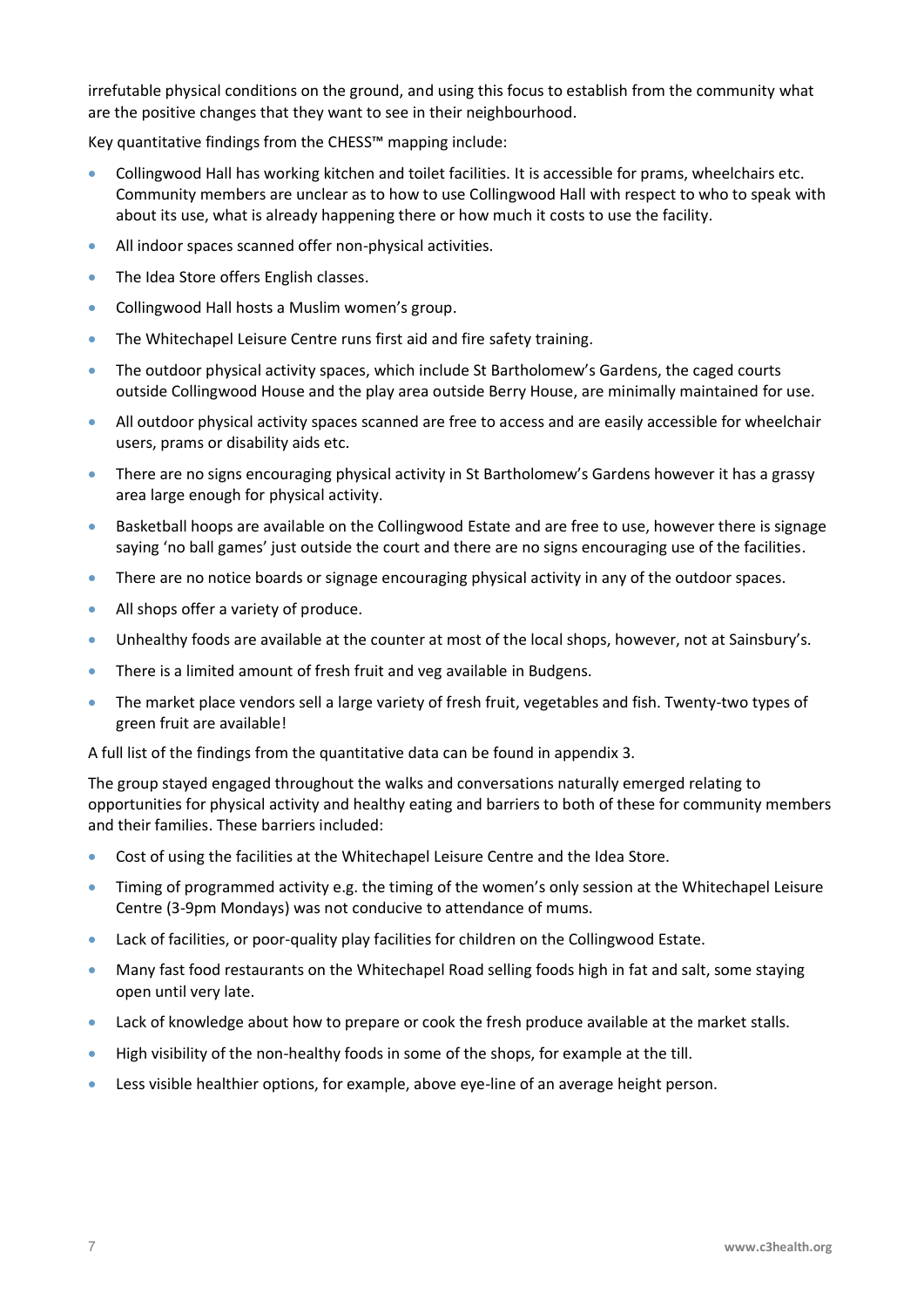

*Community volunteers using tablets to analyse the local food environment*



*Community volunteers discussing physical activity opportunities with a representative from Whitechapel Leisure Centre*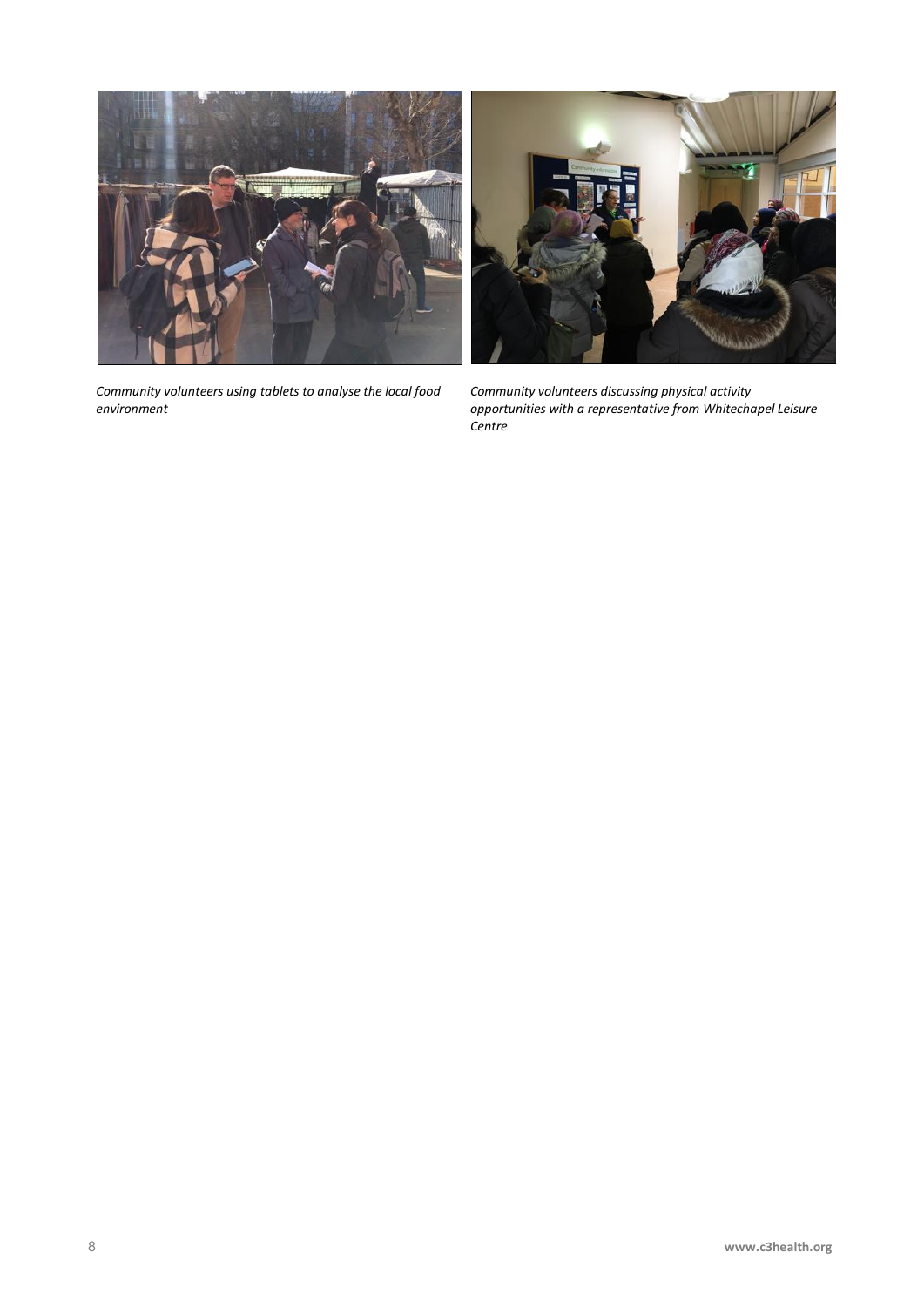## **Insight session**

Eleven community members attended an insight session held at the local primary school: seven of the original participants from the walks, two members of the TRA and two new members recruited through the home school liaison officer. Those who had attended the walks were encouraged to share their experience as a way of tuning back into the project and introducing those who didn't attend a walk.



*Participants list positive memories from the CHESS walks Participants discuss emerging themes at the insight session*

Following the walks, the quantitative data gathered from the CHESS tool was combined with the qualitative data that had been collected from participants while on the walks. The group was presented with the combined data, which C3 had scrutinised, and identified seven broad themes. The group discussed these themes to confirm that they accurately reflected community members' opinions and experience of living on the Collingwood Estate before deciding on a smaller number of priority themes.

#### **Theme 1: Communication: "we need to break down the invisible walls in our community"**

| <b>Barriers</b>                                                                                                                                                                                                                                                                                                                                                                                                                                                                                                                                                            | <b>Opportunities</b>                                                                                                                                                                                                                                                                                                                                                                                                                       | <b>Possible actions</b>                                                                                                                                                                                                                                                                                                                                                                                                                                                                                                          |
|----------------------------------------------------------------------------------------------------------------------------------------------------------------------------------------------------------------------------------------------------------------------------------------------------------------------------------------------------------------------------------------------------------------------------------------------------------------------------------------------------------------------------------------------------------------------------|--------------------------------------------------------------------------------------------------------------------------------------------------------------------------------------------------------------------------------------------------------------------------------------------------------------------------------------------------------------------------------------------------------------------------------------------|----------------------------------------------------------------------------------------------------------------------------------------------------------------------------------------------------------------------------------------------------------------------------------------------------------------------------------------------------------------------------------------------------------------------------------------------------------------------------------------------------------------------------------|
| There is a lack of interaction between<br>key stakeholders within the<br>Collingwood Estate Community. For<br>example, there are no existing links<br>between the Collingwood TRA and the<br>local schools.<br>There is variable attendance at TRA<br>meetings and timings of meetings can<br>mean it is difficult for local mums to<br>attend.<br>There is a lack of signage promoting<br>community activity in the area.<br>There is a presence of minority<br>communities e.g. Bangladeshi,<br>Somalian, Colombian, and integration<br>between these communities can be | There is an existing women's group at<br>Collingwood Hall and a table tennis<br>session for teenage boys.<br>The TRA is keen to increase the use of<br>Collingwood Hall.<br>All assets are clean, well-lit and well<br>maintained with working toilet<br>facilities.<br>The TRA hosts regular meetings and<br>would like greater attendance.<br>There are existing community<br>members who are keen to help<br>organise community events. | Increase notice boards and positive<br>signage in the local area.<br>Reinstate weekly coffee mornings<br>for mums at the local primary<br>school.<br>Consider frequent meetings of key<br>community members such as the<br>home school liaison officers from<br>both local schools, the TRA, local<br>faith leaders and youth workers.<br>Find ways to encourage key<br>community members across a<br>range of social networks to speak<br>to each other regularly and<br>connect residents with health<br>promoting activities. |
| limited.                                                                                                                                                                                                                                                                                                                                                                                                                                                                                                                                                                   |                                                                                                                                                                                                                                                                                                                                                                                                                                            | Consider training volunteer parents                                                                                                                                                                                                                                                                                                                                                                                                                                                                                              |
| For many community members<br>English isn't their first language, which<br>can make communication challenging<br>and lead to social isolation.                                                                                                                                                                                                                                                                                                                                                                                                                             |                                                                                                                                                                                                                                                                                                                                                                                                                                            | to play a local intelligence role,<br>finding out what's going on and<br>reporting back to their peers.                                                                                                                                                                                                                                                                                                                                                                                                                          |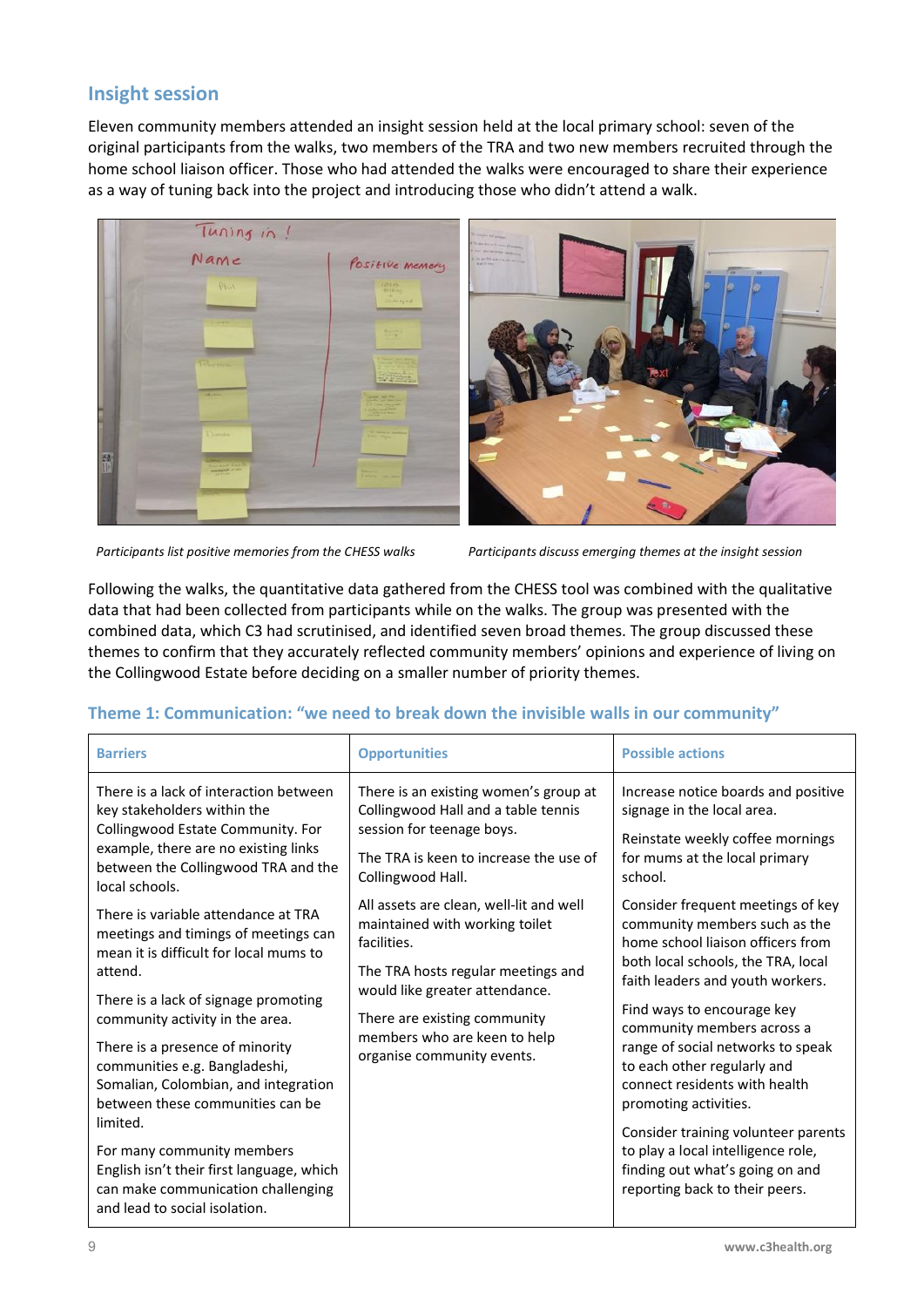| Many community members do not          | Start a community social media                                                              |
|----------------------------------------|---------------------------------------------------------------------------------------------|
| know what is already happening at      | platform to keep everyone                                                                   |
| Collingwood Hall e.g. table tennis for | informed e.g. a Collingwood                                                                 |
| teenage boys and a women's group.      | Meetup group.                                                                               |
|                                        | Consider a small-scale community<br>festival run by volunteers; cultural<br>sharing events. |

## **Theme 2: A community hub: "we want somewhere we can sit and chat and mix"**

| <b>Barriers</b>                                                                                                                                                                   | <b>Opportunities</b>                                                                                                                                                                                                                                                                                                                                                                                                                                                                                                          | <b>Possible actions</b>                                                                                                                                                                                                                                                                                                                                                                                                                                                                                                                                                                                                                                                               |
|-----------------------------------------------------------------------------------------------------------------------------------------------------------------------------------|-------------------------------------------------------------------------------------------------------------------------------------------------------------------------------------------------------------------------------------------------------------------------------------------------------------------------------------------------------------------------------------------------------------------------------------------------------------------------------------------------------------------------------|---------------------------------------------------------------------------------------------------------------------------------------------------------------------------------------------------------------------------------------------------------------------------------------------------------------------------------------------------------------------------------------------------------------------------------------------------------------------------------------------------------------------------------------------------------------------------------------------------------------------------------------------------------------------------------------|
| There is no sense of a 'hub' in the<br>community.<br>People do not know where to go to<br>find out what's going on.<br>TRA meeting attendance is not always<br>possible for mums. | The Collingwood TRA is eager for<br>Collingwood Hall to be utilised by<br>community members.<br>The fees to use Collingwood Hall are<br>very low.<br>There was a desire from one of the<br>participants to create a women's<br>group. This member raised concerns<br>about social isolation of community<br>members, cultural segmentation<br>between different cultural groups and<br>the effects of this on mental health.<br>There is enthusiasm among<br>participants to have somewhere to go<br>in order to meet people. | Identify needs and/or preferences<br>of the community for a hub e.g.<br>(Collingwood Hall or a pop-up<br>community café).<br>Create a 'pop up café' on Brady<br>Street.<br>Empower the community to find<br>ways to fully utilise the assets<br>closest to them, such as<br>Collingwood Hall. These may<br>include:<br>Coffee mornings for parents,<br>$\bullet$<br>to include a crèche<br>Education: cooking skills for<br>۰<br>children, homework club and<br>English classes<br>A 'made in Collingwood'<br>$\bullet$<br>brand of healthy fast food<br>Establish a women's group<br>$\bullet$<br>and run regular programmes<br>with an emphasis on women's<br>health and wellbeing. |

# **Theme 3: Classes and programmes: "I want to do things and meet people doing the same thing"**

| <b>Barriers</b>                                                                                                                                                                                                                                                                                              | <b>Opportunities</b>                                                                                                                                                                                                                                                                                                                                                                                                      | <b>Possible actions</b>                                                                                                                                                                                                                                                          |
|--------------------------------------------------------------------------------------------------------------------------------------------------------------------------------------------------------------------------------------------------------------------------------------------------------------|---------------------------------------------------------------------------------------------------------------------------------------------------------------------------------------------------------------------------------------------------------------------------------------------------------------------------------------------------------------------------------------------------------------------------|----------------------------------------------------------------------------------------------------------------------------------------------------------------------------------------------------------------------------------------------------------------------------------|
| The cost of Whitechapel Leisure<br>Centre and the Idea Store are too high<br>for many people.                                                                                                                                                                                                                | There are physical activity experts<br>willing to provide classes in convenient<br>community locations.                                                                                                                                                                                                                                                                                                                   | Form a core group of volunteers to<br>meet with other key community<br>members                                                                                                                                                                                                   |
| The women's only session at<br>Whitechapel Leisure Centre is not at a<br>convenient time for most mums.<br>Currently there are classes available<br>for boys but not for girls at<br>Collingwood Hall.<br>People are unclear as to what can be<br>done at the hall, how to utilise it and<br>hall hire cost. | Non-physical activities are already<br>happening in the community; the Idea<br>Store offers English and reading<br>classes; Collingwood Hall hosts a<br>Muslim women's group which runs<br>Qur'anic classes; and the Whitechapel<br>Leisure Centre runs periodic first-aid<br>and free fire safety training.<br>Collingwood Hall is clean, well-lit and<br>well maintained with working kitchen<br>and toilet facilities. | Attend TRA meetings.<br>Spread the word about existing<br>groups.<br>Co-produce a list of classes and<br>activities community members<br>would like to see implemented.<br>Consider linking local schools with<br>community volunteers, gardening<br>clubs, cooking classes etc. |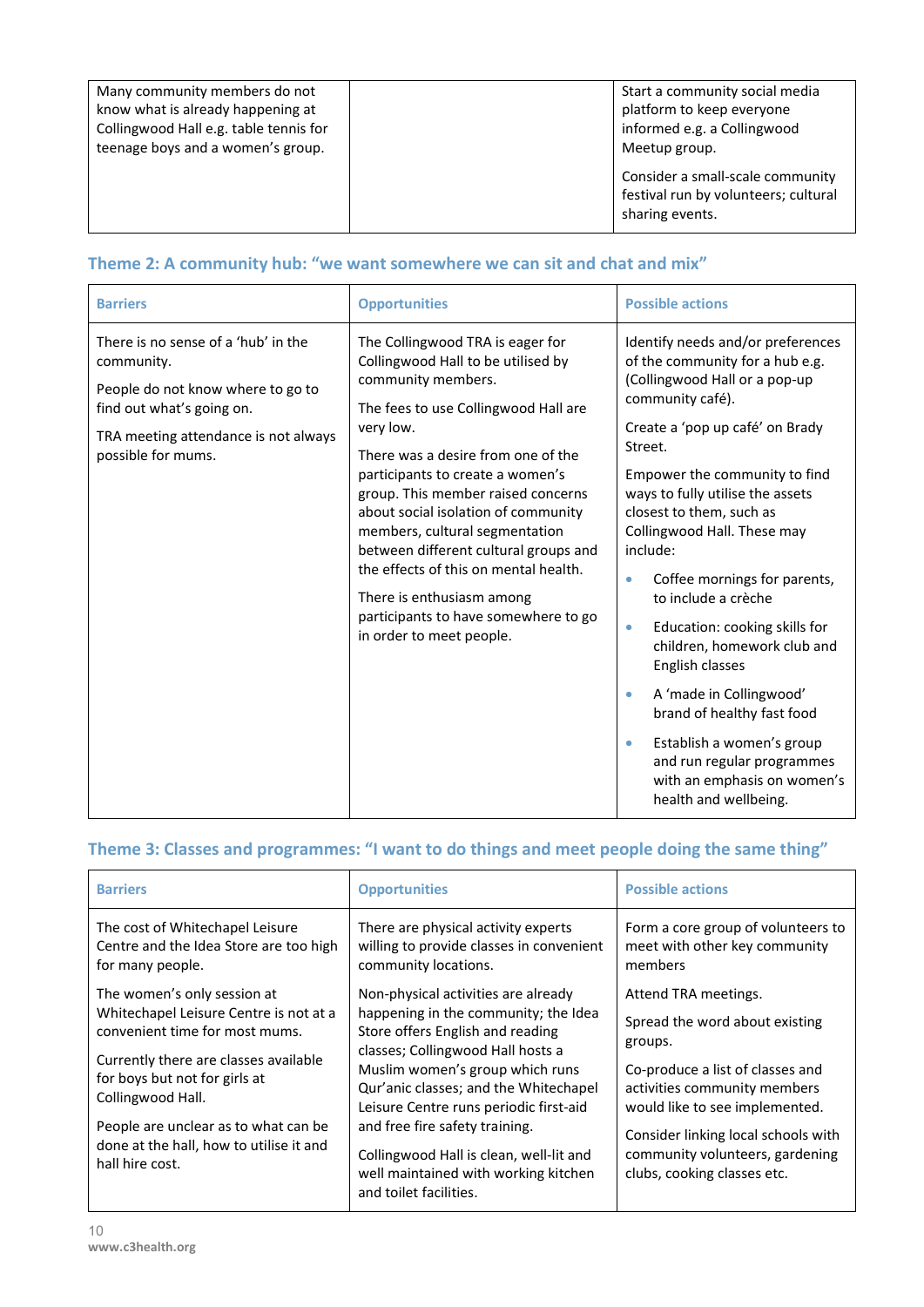## **Theme 4: Children and young people: "there isn't anywhere to be active with my children"**

| <b>Barriers</b>                                                                                                                                                                                                                                                                                                                                                                                       | <b>Opportunities</b>                                                                                                                                                                                                                                                                                                                                                                                                                                                                                                                                                                                                                                                                                                                                                                                        | <b>Possible actions</b>                                                                                                                                                                                                                                                                                                                                                                          |
|-------------------------------------------------------------------------------------------------------------------------------------------------------------------------------------------------------------------------------------------------------------------------------------------------------------------------------------------------------------------------------------------------------|-------------------------------------------------------------------------------------------------------------------------------------------------------------------------------------------------------------------------------------------------------------------------------------------------------------------------------------------------------------------------------------------------------------------------------------------------------------------------------------------------------------------------------------------------------------------------------------------------------------------------------------------------------------------------------------------------------------------------------------------------------------------------------------------------------------|--------------------------------------------------------------------------------------------------------------------------------------------------------------------------------------------------------------------------------------------------------------------------------------------------------------------------------------------------------------------------------------------------|
| Outside spaces are not inviting to<br>young people.<br>There is limited space encouraging<br>intergenerational use/play.<br>The homework club at the Idea Store<br>isn't working for many parents.<br>There are no signs encouraging use of<br>facilities aimed at young people,<br>either for the play areas or the<br>basketball courts.<br>The existing play areas are functional<br>but outdated. | Collingwood Hall is available to use at a<br>low cost.<br>The assets are easily accessible for<br>wheelchair users, prams, disability aids<br>etc.<br>St Bartholomew's Gardens has a grassy<br>area large enough for physical activity.<br>Basketball courts and hoops are<br>available and free to use. However,<br>there is signage in the area saying 'no<br>ball games' just outside the court.<br>There is an established table tennis<br>club for boys at Collingwood Hall.<br>A local TRA member has expressed<br>interest in art projects (painting murals<br>on walls) and participating in gardening<br>projects.<br>The Home School Liaison Officer at the<br>local secondary school is keen to<br>engage in community projects.<br>One community member has offered<br>to teach sewing classes. | Identify gaps in provision.<br>Parents and young people co-<br>produce a list of activities they<br>would like to see implemented,<br>either related to physical activity<br>or educational activity.<br>The first focus could be teenage<br>girls and their apparent lack of<br>engagement in community<br>activities.<br>Consider making the Collingwood<br>Hall a hub for holiday activities. |

## **Theme 5: Buying, cooking and eating healthy food: "I don't know what some of these fantastic vegetables are let alone what to do with them….it puts me off buying them"**

| <b>Barriers</b>                                                                                                                               | <b>Opportunities</b>                                                                                                                           | <b>Possible actions</b>                                                                                                                            |
|-----------------------------------------------------------------------------------------------------------------------------------------------|------------------------------------------------------------------------------------------------------------------------------------------------|----------------------------------------------------------------------------------------------------------------------------------------------------|
| Healthy snacks for children are<br>expensive.                                                                                                 | There are kitchen facilities available<br>in Collingwood Hall.                                                                                 | Promote cooking skills and<br>education. This could include<br>training volunteers to run school                                                   |
| Not all Collingwood Estate<br>community members are aware of<br>what to do with certain fresh foods<br>that are available from market stalls. | There are community members<br>(including an active TRA member)<br>willing to teach cooking classes to<br>children during the school holidays. | holiday cooking classes or cooking<br>with the fresh ingredients you can<br>purchase on the Whitechapel Road.                                      |
| There are a large number of<br>unhealthy take-away restaurants<br>selling high-fat foods on the                                               | There are a large number of market<br>stalls selling fresh produce, fruit and<br>veg and fish on the Whitechapel                               | Create a community pop-up café<br>that serves a healthy breakfast to<br>children before school, at low cost.                                       |
| Whitechapel Road.                                                                                                                             | Road.                                                                                                                                          | Link up with Sainsbury's: there is a                                                                                                               |
| The fresh fruit and veg in the<br>markets goes off very quickly; it isn't<br>good for family bulk buying.                                     |                                                                                                                                                | large space by the entrance to the<br>supermarket. This could be used to<br>offer periodic food and healthy<br>eating events run by the community. |
|                                                                                                                                               |                                                                                                                                                | Create a different type of market<br>stall that tells people what to do<br>with the vegetables and produce on<br>sale, and offers recipe ideas.    |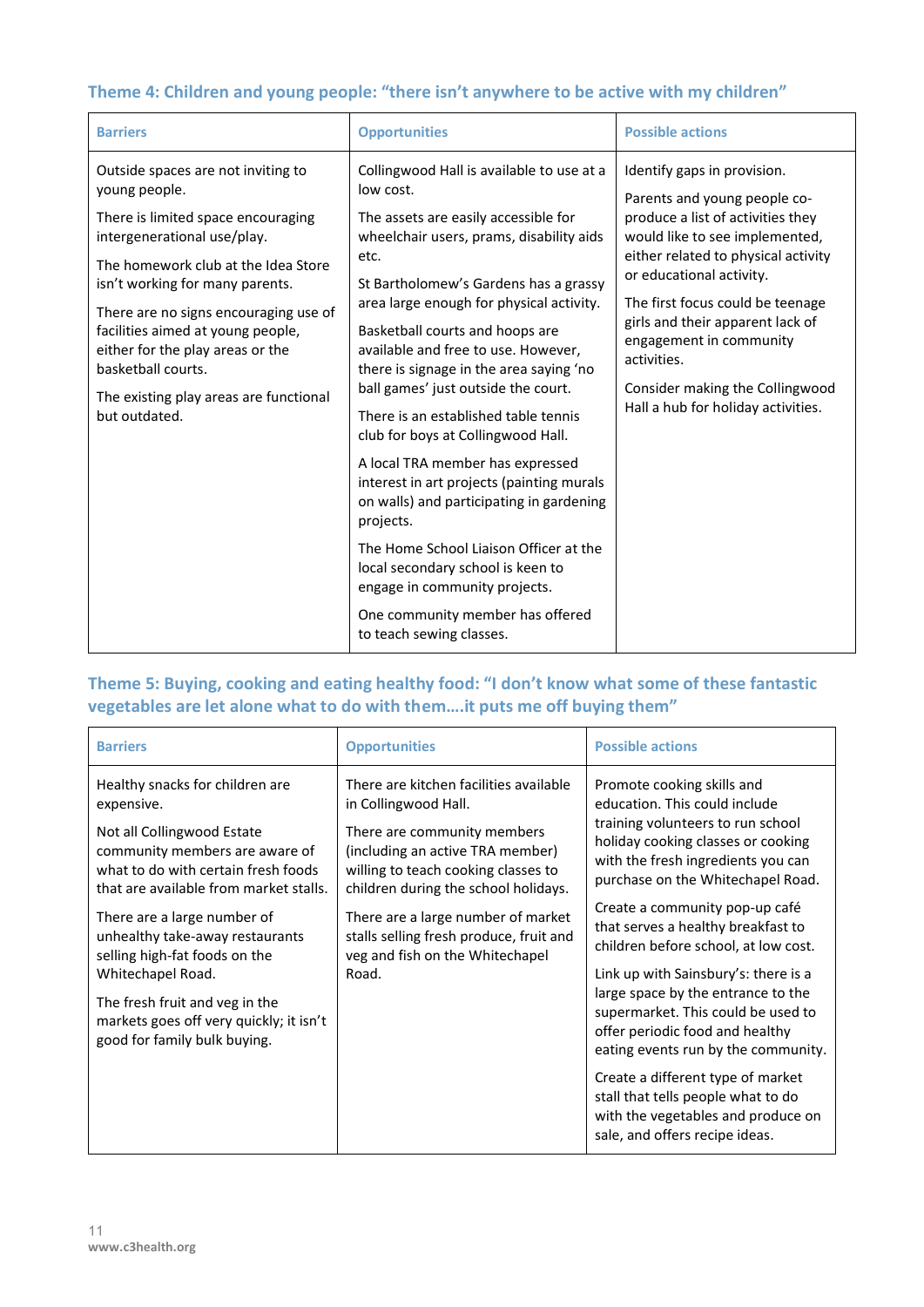## **Theme 6: The local Collingwood environment: "activity sparks activity; if people see community members gardening or painting, they will stop, ask questions, know what is happening and activity will naturally grow"**

| <b>Barriers</b>                                                                                                                                                                                                                                                                                                                                                                                                                                                                                                                                                                                                                  | <b>Opportunities</b>                                                                                                                                                                                                                                                                                                                                                                                                                                                                          | <b>Possible actions</b>                                                                                                                                                                                                                                                                                                                                                                                                                                                                                                                  |
|----------------------------------------------------------------------------------------------------------------------------------------------------------------------------------------------------------------------------------------------------------------------------------------------------------------------------------------------------------------------------------------------------------------------------------------------------------------------------------------------------------------------------------------------------------------------------------------------------------------------------------|-----------------------------------------------------------------------------------------------------------------------------------------------------------------------------------------------------------------------------------------------------------------------------------------------------------------------------------------------------------------------------------------------------------------------------------------------------------------------------------------------|------------------------------------------------------------------------------------------------------------------------------------------------------------------------------------------------------------------------------------------------------------------------------------------------------------------------------------------------------------------------------------------------------------------------------------------------------------------------------------------------------------------------------------------|
| Existing spaces do not encourage<br>community activity.<br>Existing play areas are outdated.<br>There are no signs encouraging use<br>of the outdoor spaces or physical<br>activity.<br>There is no space encouraging<br>intergenerational use/play.<br>There is no free exercise equipment<br>for the public to use.<br>There is a lack of correct food<br>wastage disposal practice. One<br>person reports frequent incorrect<br>use of recycling and food waste<br>disposal bins by community<br>members.<br>There is limited seating in the green<br>spaces.<br>There is some drug paraphernalia<br>present in these spaces. | St Bartholomew's Gardens has a<br>grassy area large enough for<br>physical activity.<br>Basketball hoops and courts are<br>available and free to use.<br>There is flood lighting present at all<br>assets.<br>All assets are free to access.<br>The outdoor spaces are easily<br>accessible for wheelchair users,<br>prams, disability aids etc.<br>A TRA member who is a local<br>resident has expressed interest in<br>painting murals on walls and<br>participating in gardening projects. | Consider how the existing spaces<br>can be made more inviting for use<br>e.g. painting murals, providing<br>benches, designing a pop-up park,<br>planting shrubs, and/or providing<br>physical activity facilities.<br>Invest in local gardening projects in<br>under-used green space.<br>Create a Collingwood community<br>event in the summer, invite local<br>physical activity experts and bring<br>children along for sport and games.<br>Increase signage around correct<br>food and household rubbish disposal<br>for recycling. |

#### **Theme 7: Anti-social behaviour: "if people see a busy park, it might put off drug dealers"**

| <b>Barriers</b>                                                                                                                                                                                     | <b>Opportunities</b>                                                                               | <b>Possible actions</b>                                                                                                      |
|-----------------------------------------------------------------------------------------------------------------------------------------------------------------------------------------------------|----------------------------------------------------------------------------------------------------|------------------------------------------------------------------------------------------------------------------------------|
| There is a backdrop of anti-social<br>behaviour on the Collingwood<br>Estate, such as drug dealing.<br>Some areas of the Collingwood<br>Estate are unpleasant to walk<br>through due to bad smells. | If outdoor spaces are better utilised<br>this may reduce anti-social<br>behaviour in these spaces. | Collate a list of all anti-social<br>behaviour and key community areas<br>to tidy and raise with the TRA and<br>the Council. |
| There is some drug paraphernalia on<br>some of the streets.                                                                                                                                         |                                                                                                    |                                                                                                                              |

## **Identifying priority themes and creating action plans**

Three themes, which community members would like to see put into action as a priority were identified out of the seven broad themes the community members had discussed at the insight session. C3 worked with community members during the insight sessions to create action plans around these three priority areas. The community has initially focussed on the need to connect with each other and have positive things to do together.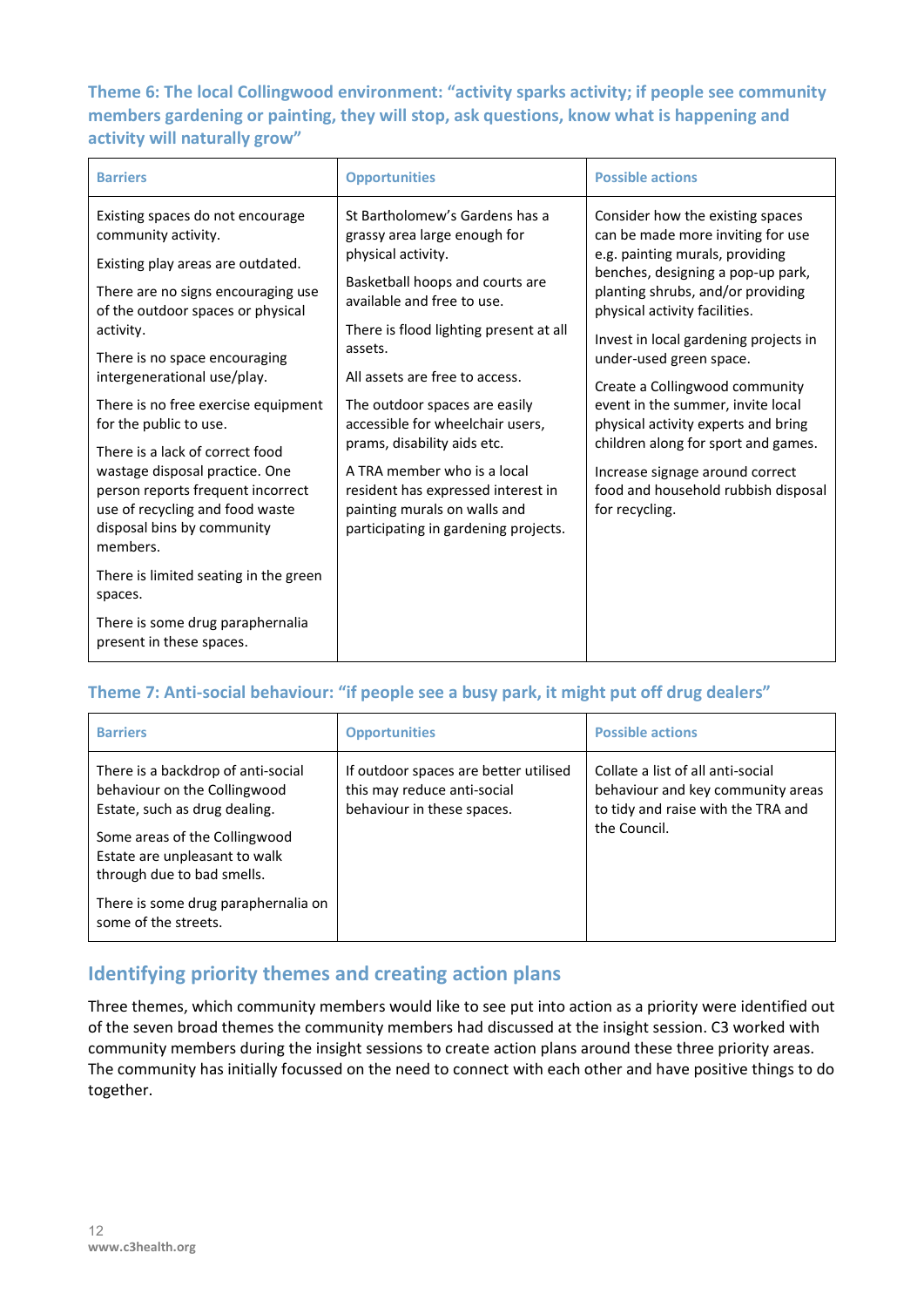#### **Priority 1: to increase connectivity between the residents of the Collingwood Estate using local providers of healthy activities**

Local community members felt that connections within the community could be improved. There was concern among participants regarding social isolation across the ages and cultures. Community members expressed a desire for more opportunities to meet and get involved in positive activities across different cultural groups, so that they can share information about local healthy activities and come together to celebrate as a community.

| <b>Recommendations</b>                                                                                                                                                                                                                                                                                                                    | <b>Suggested action plans</b>                                                                                                                                                                                                                                                                                                                                                                                                                                                                                                                                                                                                                                                                                                                                                            |
|-------------------------------------------------------------------------------------------------------------------------------------------------------------------------------------------------------------------------------------------------------------------------------------------------------------------------------------------|------------------------------------------------------------------------------------------------------------------------------------------------------------------------------------------------------------------------------------------------------------------------------------------------------------------------------------------------------------------------------------------------------------------------------------------------------------------------------------------------------------------------------------------------------------------------------------------------------------------------------------------------------------------------------------------------------------------------------------------------------------------------------------------|
| Find ways for the community to<br>communicate between the<br>different cultural groups.<br>Find ways to encourage key<br>stakeholders across a range of<br>social networks to link up among<br>themselves and connect local<br>people with health-promoting<br>activities and services that address<br>the social determinants of health. | Create information noticeboards, one by the Community Centre and one in<br>an area where lots of people are known to pass through, to provide<br>information regarding what activity is happening on the Collingwood Estate<br>and elsewhere in Whitechapel.<br>Create and operate a Collingwood Estate 'what's on' WhatsApp group.<br>Up-skill volunteer parents to play a local intelligence role, connecting<br>interested volunteers with appropriate stakeholders and organisations such<br>as the TRA, the leisure centre and local schools.<br>Organise community events to bring people together - let activity spark<br>interest and further activity. If community members see activity taking<br>place such as a gardening project, they will ask questions and can volunteer |
|                                                                                                                                                                                                                                                                                                                                           | to engage in future activities.<br>Investigate new ways for providers such as the local leisure centre to share                                                                                                                                                                                                                                                                                                                                                                                                                                                                                                                                                                                                                                                                          |
|                                                                                                                                                                                                                                                                                                                                           | their services with the community e.g. a parents' coffee mornings.                                                                                                                                                                                                                                                                                                                                                                                                                                                                                                                                                                                                                                                                                                                       |
|                                                                                                                                                                                                                                                                                                                                           | Empower the TRA to reach out to the community to find ways to gain<br>increased community involvement.                                                                                                                                                                                                                                                                                                                                                                                                                                                                                                                                                                                                                                                                                   |
|                                                                                                                                                                                                                                                                                                                                           | Consider organising meetings of key community stakeholders such as TRA<br>members with local youth workers and school liaison officers.                                                                                                                                                                                                                                                                                                                                                                                                                                                                                                                                                                                                                                                  |
|                                                                                                                                                                                                                                                                                                                                           | Prioritise the parents of the children who attend the local primary school<br>and members of the TRA. Consider this group running as an 'TRA action<br>group'. This group should attend regular TRA meetings and feed back<br>information from these meetings to parents. This regular channel of<br>communication between parents and the TRA will serve to promote<br>connectivity and keep local people informed of activity on the Collingwood<br>Estate.                                                                                                                                                                                                                                                                                                                            |
|                                                                                                                                                                                                                                                                                                                                           | Prioritise immediate action(s) the group wants to take such as the creation<br>of a women's group which includes mothers of children attending the local<br>primary school.                                                                                                                                                                                                                                                                                                                                                                                                                                                                                                                                                                                                              |

#### **Priority 2: to improve the green spaces on the Collingwood Estate to help build community cohesion**

There is a desire to make the green spaces on the Collingwood Estate work harder for the local people. At the moment many of the green spaces simply under-perform. Community members are keen to see gardening projects take-off in under-used green space and want to make existing space more inviting.

There was also a consensus that physical activity for both adults and children is not encouraged, and neither is inter-generational play. Local people suggested a pocket park with physical activity facilities available for both adults and children. Residents believe that better active use of the spaces may contribute to a reduction in anti-social behaviour.

| <b>Recommendations</b> | <b>Suggested action plans</b> |
|------------------------|-------------------------------|
|------------------------|-------------------------------|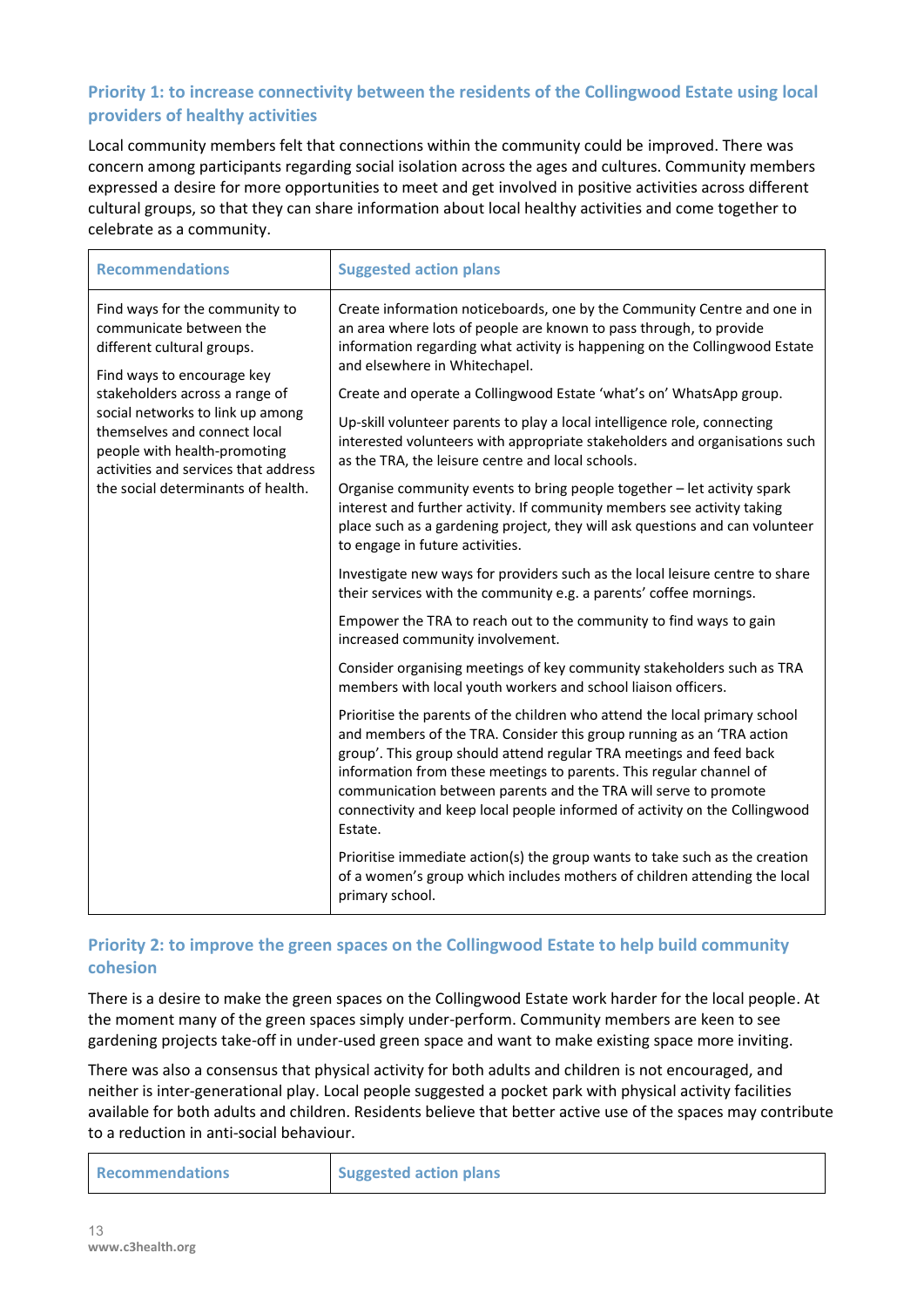| Support local people and key        | Consider which spaces can be changed and how they can become more                                                                                                                                                                                                                                                              |
|-------------------------------------|--------------------------------------------------------------------------------------------------------------------------------------------------------------------------------------------------------------------------------------------------------------------------------------------------------------------------------|
| stakeholders to make green spaces   | inviting.                                                                                                                                                                                                                                                                                                                      |
| more inviting e.g. painting murals, | Support local gardening and food growing projects.                                                                                                                                                                                                                                                                             |
| providing benches, shrubs, and      | Create a Collingwood Estate community family event in the summer, invite                                                                                                                                                                                                                                                       |
| physical activity facilities.       | local physical activity experts, bring the green spaces to life.                                                                                                                                                                                                                                                               |
|                                     | Increase signage around correct food and rubbish disposal.<br>Connect the 'TRA action group' and interested volunteers with Tower<br>Hamlets Council Pocket Park budget holders and Tower Hamlets Homes to<br>form a Collingwood Green Spaces project team. Support up-skilling of the<br>project team to lead the initiative. |

#### **Priority 3: to create a central hub of programmed activities at Collingwood Hall**

There is a lack of positive activity for the community to engage in together. Community members, supported by the TRA, have expressed a vision to provide a sustainable programme of activities, including education around nutrition, arts & crafts, employability sessions and physical activity. Their preferred approach will be to create a central hub for programmed activity for all community members based at Collingwood Hall. The existing Collingwood Hall is scheduled to be demolished within the next six months and will be immediately replaced and available for use close to its current location.

| <b>Recommendations</b>                                                                                                                                                                                                                                                                                                                               | <b>Suggested action plans</b>                                                                                                                                                                                                                                                                                                                                                                                                                                                                                                            |
|------------------------------------------------------------------------------------------------------------------------------------------------------------------------------------------------------------------------------------------------------------------------------------------------------------------------------------------------------|------------------------------------------------------------------------------------------------------------------------------------------------------------------------------------------------------------------------------------------------------------------------------------------------------------------------------------------------------------------------------------------------------------------------------------------------------------------------------------------------------------------------------------------|
| Support local people and key<br>stakeholders to implement their<br>vision of a sustainable programme<br>of activities from physical activity,<br>to nutrition, arts & crafts and<br>employability activities.<br>Their preferred approach is to<br>create a central hub for<br>programmed activity for all local<br>people, based at the Collingwood | Provide physical activity programmes in Collingwood Hall using experts<br>from the Whitechapel Leisure Centre.<br>Connect the 'TRA action group' with the Idea Store and other organisations<br>to form a team within a team. Support up-skilling members of this team to<br>lead the project.<br>Create a pop-up community café providing a place to meet and mix and<br>provide healthy food in addition to activities supporting literacy e.g.<br>reading groups.<br>An educational programme including nutrition, arts & crafts, and |
| Hall. (The hall is scheduled to be<br>demolished within the next six<br>months. It will be immediately<br>replaced and available for use close<br>to its current location.)                                                                                                                                                                          | employability activities.<br>A programme for children and young people, including homework clubs,                                                                                                                                                                                                                                                                                                                                                                                                                                        |
|                                                                                                                                                                                                                                                                                                                                                      | summer holiday activities, and youth club activities.                                                                                                                                                                                                                                                                                                                                                                                                                                                                                    |

The feeling among the project partners is that we have only scratched the surface regarding the broad health issues in the community. The implementation of quick wins and actions is intended to inspire more in-depth collaboration in the future, leading to a second phase of work. These recommendations have been shared with the lot partners of the wider CDC programme and at this stage C3 concludes its engagement in the project.

## **Implementation of initial actions**

In order to maintain enthusiasm, trust and community engagement for the long-term project we have taken the following actions straight away:

• Created a list of Collingwood Estate contacts that includes stakeholders and willing volunteers, which has been circulated to all the Collingwood Estate contacts. The list includes contact email addresses and phone numbers in addition to a list of forthcoming free community events discussed during one of the CHESS™ walks. Additionally, a Collingwood Estate stakeholder appraisal has been produced collaboratively by C3 and Uscreates, which identifies the roles of the listed stakeholders within the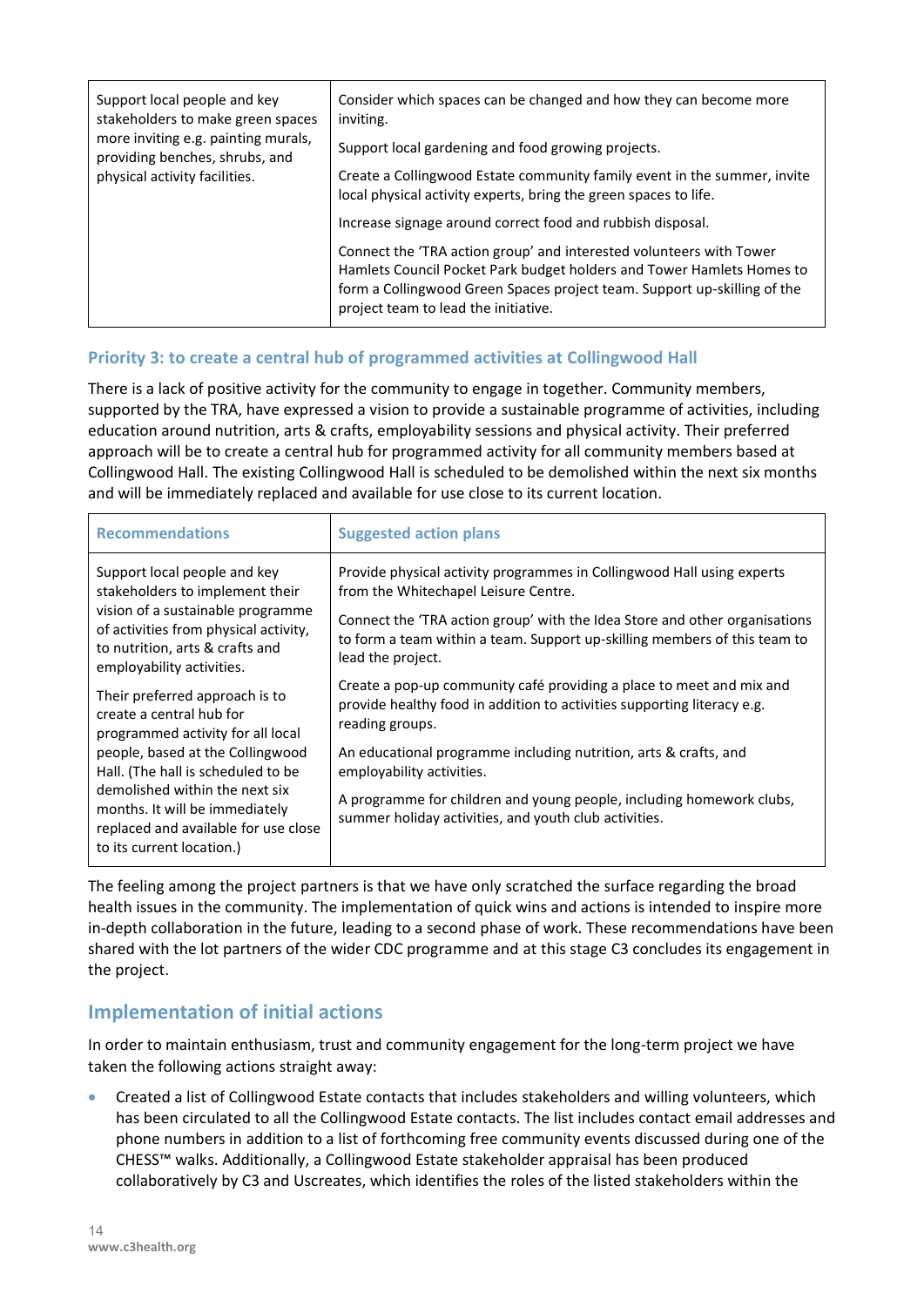Collingwood community, grades their interest in the programme and lists how they may contribute to the project.

- With their consent, three community members who had expressed a desire to be involved in the project were linked together via email and encouraged to meet to further discuss ideas around the priority themes they had helped to establish.
- An application has been completed and submitted to the council on behalf of the TRA for a grant to assist in providing holiday activities for children and young people at Collingwood Hall.

#### **Evaluation**

C3 notes that evaluation guidance of the wider CDC programme is provided by the University of East London and will be co-produced with community members as part of an ongoing action planning process.

C3 performed its own evaluation of the CHESS™ walks using a participant feedback form (see appendix 4), which participants were asked to complete following the walks. Twelve forms were completed. For some of the participants English was not their first language so in places their responses have been minimally adjusted, and in all cases, care has been taken to preserve the original meaning.

Feedback relating to the walk and use of the CHESS™ app was positive. Participants were asked to comment on the CHESS™ mapping exercise and responses included: 'it was a really good experience and we learnt a lot'; 'I enjoyed observing the dance class at the Idea Store and the group discussion'; 'it was a good experience to explore the local area, discover new activities and meet people who live and work in the community.'

Participants were asked to comment on using the CHESS™ app on the tablet and their responses were unanimously positive: 'it was really easy and useful, really good'; 'easy to use'. There were no comments that suggested any difficulties with the app.

Eleven participants scored their interest in the project as ten out of ten whilst one participant rated their interest as 8 out of ten.

Key learnings from the CHESS™ walks included: 'I have learnt what is available in the community'; 'I will come back and use the places we visited on the walk'; 'there is a lot of activity for adults and young children but for children who are nine-years-old and older there is less activity available'.

The overall impression was that participants had all enjoyed the experience of taking part in the CHESS process and learnt more about the area in which they live, work and play. In addition, there was a sense that the analysis of the physical activity and food environments using the CHESS™ tool had allowed most participants to understand and appreciate and scrutinise the connection between their environment and the health of the Collingwood community.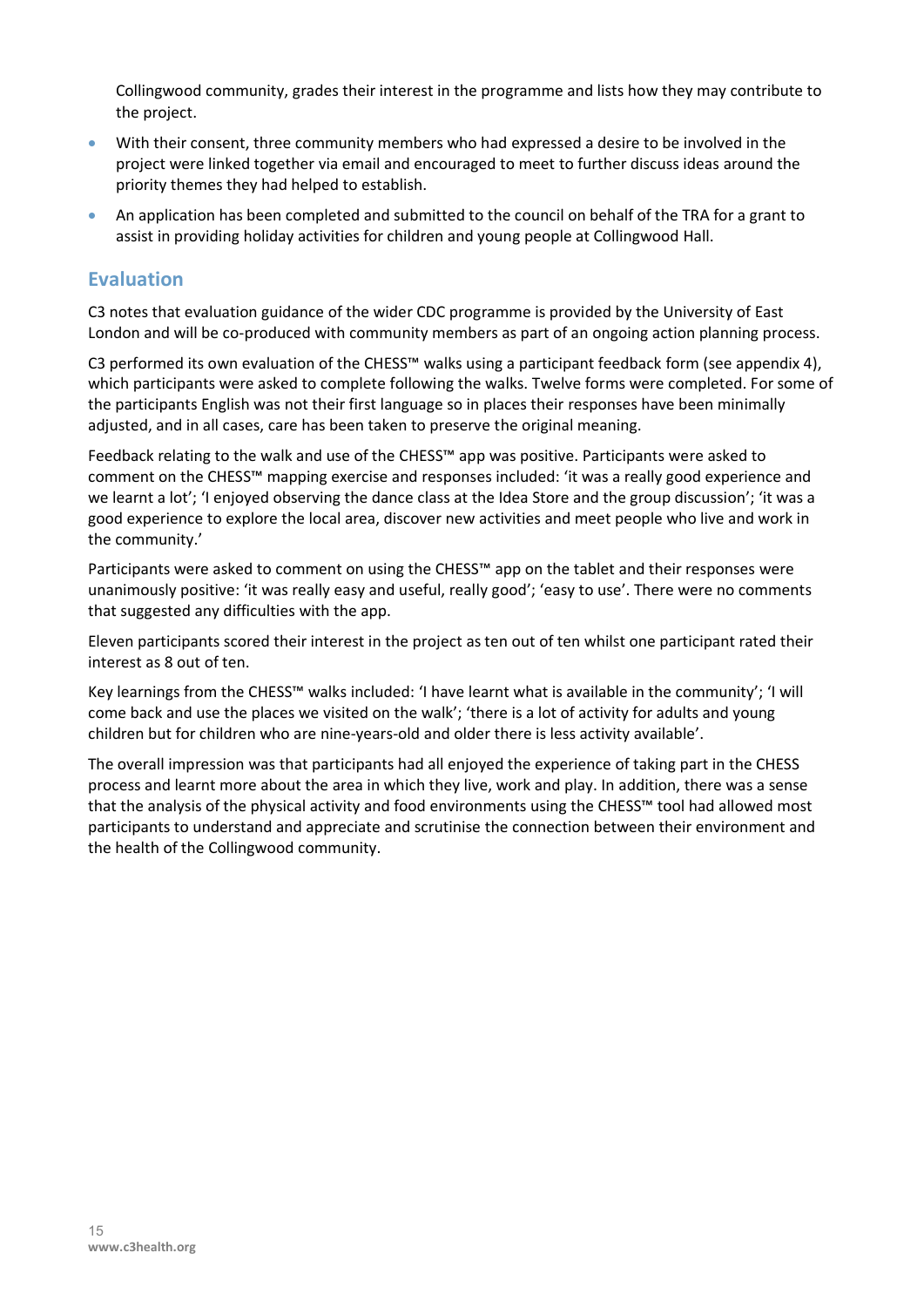# **Appendix 1: Maps of the Collingwood Estate**

## **Figure 1: CHESS™ on the Collingwood Estate: outdoor and indoor physical activity spaces, street and shop scans**

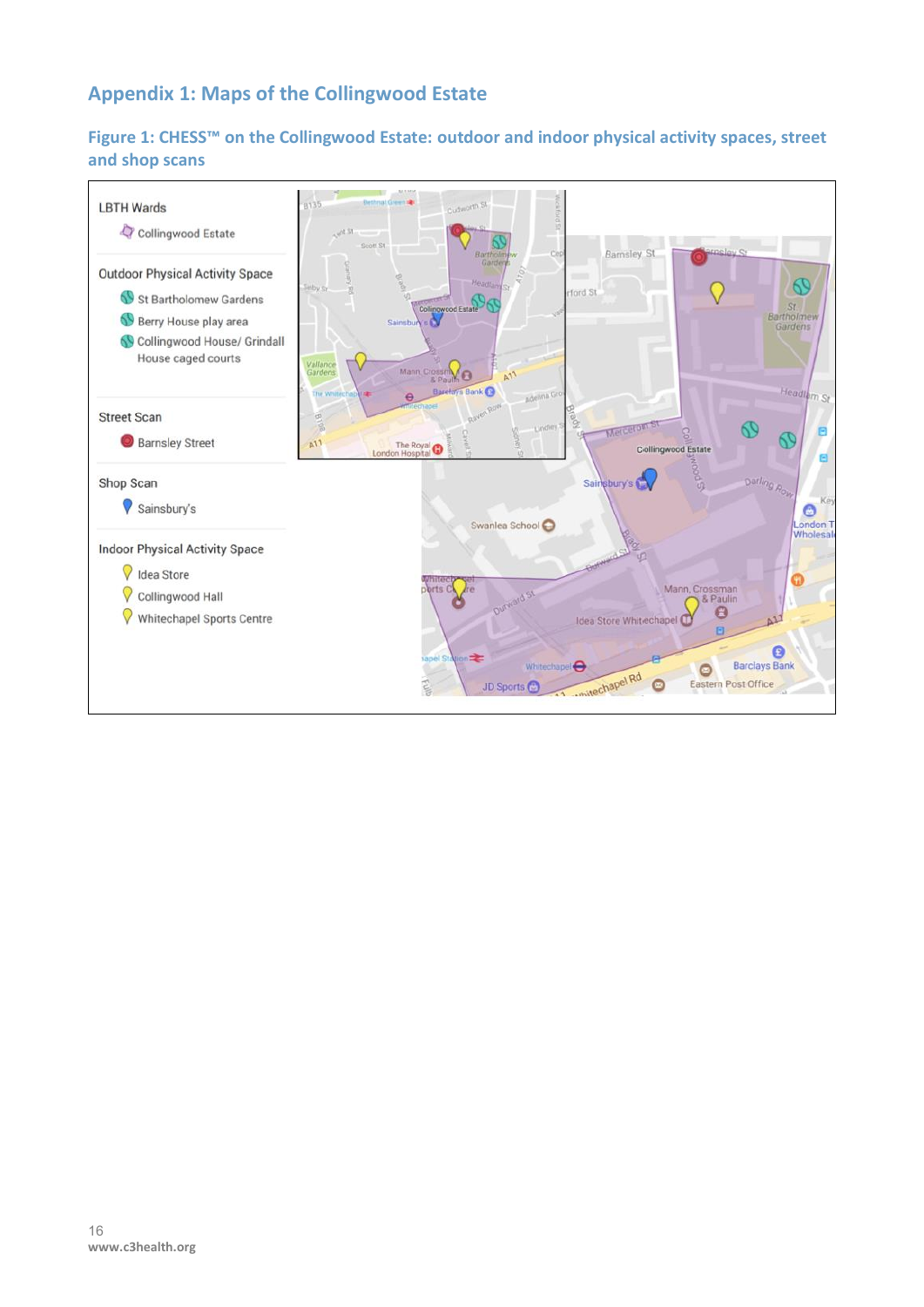## **Figure 2: CHESS™ on the Collingwood Estate: Shop, restaurant and street vendor scans**

The Collingwood Estate sits to the north-east of the Whitechapel Road; Brady Street is on the eastern boundary of the estate.

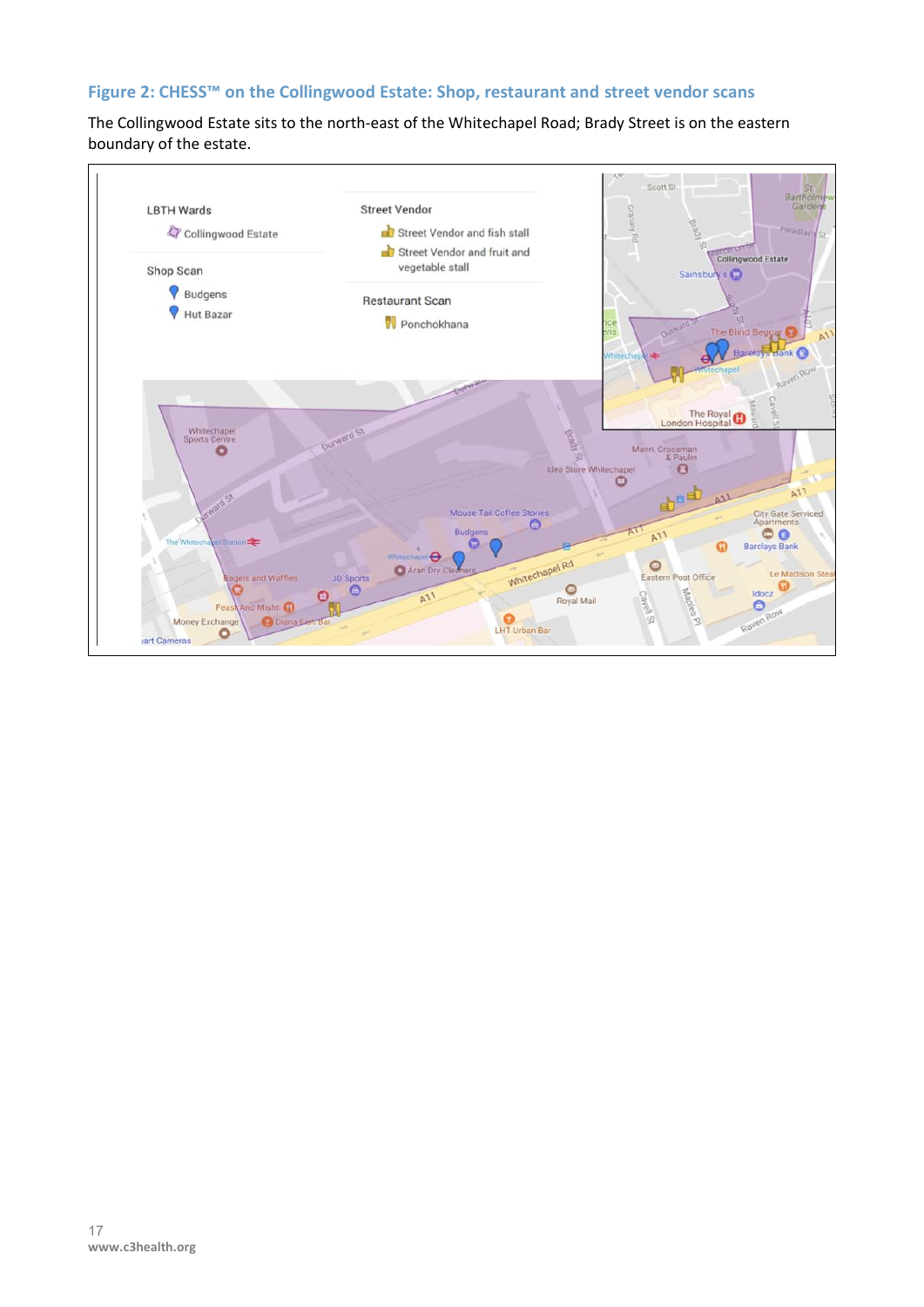## **Appendix 2: Participant consent form and risk assessment**

#### **CHESS™ Health and safety information**

The following points are provided as a guide to upholding good practice for light touch research. CHESS involves being outside for up to two hours walking in a group, researching indoor and outside spaces. Please see below for responsibilities belonging to the project leads and to the participants to ensure your health and safety during the CHESS™ process. Participant safety is paramount to this research.

#### **C3 responsibilities**

- Explain to participants what this research is about, how it may be used, how long participation will roughly take and what participation entails
- Leave C3 contact details (project flyer/cards) with participants
- Assure participants that all insights will be anonymous
- Offer to stop the research if participants seem uncomfortable or upset
- Raise safeguarding concerns with the wider project leads if deemed necessary
- Do not disclose any personal details of participants the only time this would be appropriate is if you were concerned about their safety or another's safety, or if you were passing their details on to another project researcher to conduct an in-depth interview / group session with consent from the participant
- Do not pressure participants to take part
- Do not conduct research with participants who cannot give informed consent i.e. unaccompanied children or vulnerable adults
- Save a number for a local taxi firm (if in an unfamiliar place)

#### **Participant responsibilities**

- Make sure you stay with the group during the whole of the walk
- Wear appropriate clothing and footwear i.e. suitable for the environment and for walking (waterproof, warm and comfortable)
- Carry any expensive equipment or personal property discreetly
- Leave immediately if you feel threatened in any way
- Be aware of road safety when crossing or standing near roads
- If you feel unwell at any stage during the walks alert one of the project leads Phil or Liz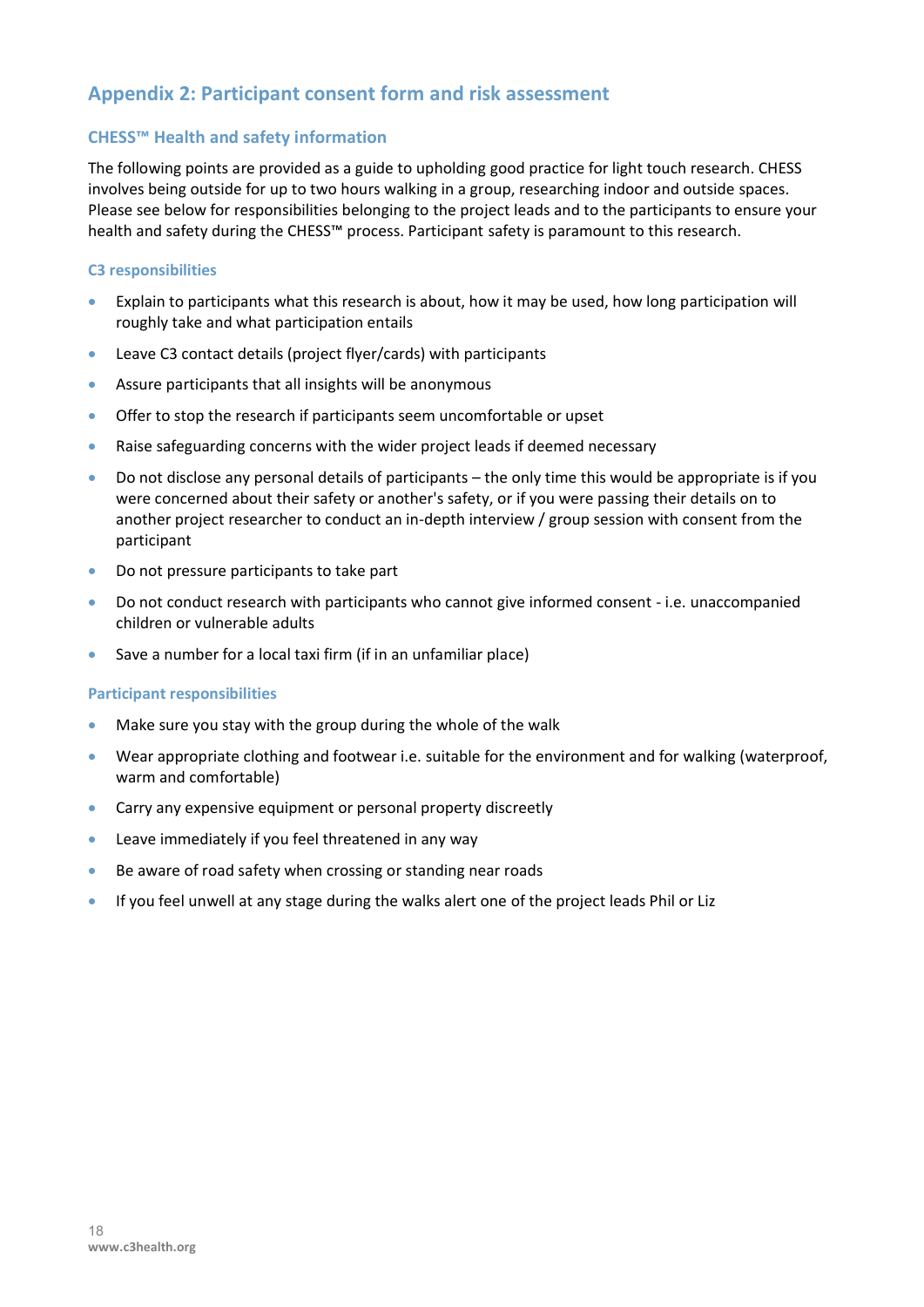#### **Physical risks**

Physical risks have been identified in the following locations on the walks; please read and sign on the form attached to indicate you have been made aware of the risks. If you would like further explanation regarding any of the below, please speak with Liz or Phil.

| <b>Location</b>                                                   | <b>Risk</b>                                                     | <b>Action</b>                                                                 |
|-------------------------------------------------------------------|-----------------------------------------------------------------|-------------------------------------------------------------------------------|
| <b>Brady Street</b>                                               | Very close to the main road                                     | Be aware of people and traffic, stay on the<br>pavement                       |
| Sainsbury's                                                       | Enter building via zebra crossing                               | Be aware of other road users, traffic and<br>road safety                      |
| Collingwood Street                                                | Exit Sainsbury's and cross road to<br>enter Collingwood Street  | Be aware of other road users, traffic and<br>road safety                      |
| <b>Headlam Street</b>                                             | Crossing of road                                                | Be aware of other road users, traffic and<br>road safety                      |
| Collingwood Hall                                                  | Steps up to access                                              | Take caution on steps                                                         |
| Coventry Road crossing                                            | Crossing of road                                                | Be aware of other road users, traffic and<br>road safety                      |
| St Bartholomew's Gardens                                          | Dogs may be present                                             | Do not enter park if you feel unsafe, leave<br>immediately if you feel unsafe |
| Outdoor space by Eagle House                                      | No steps to step off green space,<br>one larger unofficial step | If mobility impaired, you may prefer to<br>move around the green space        |
| <b>Headlam Street</b>                                             | Crossing of road                                                | Be aware of other road users, traffic and<br>road safety                      |
| Whitechapel Road                                                  | Busy main road                                                  | Be aware of other road users, traffic and<br>road safety                      |
| Steps on Court Street leading up<br>to Whitechapel Leisure Centre | No wheelchair access                                            | Take caution on steps                                                         |
| Crossing at Brady Street                                          | Crossing of road                                                | Be aware of other road users, traffic and<br>road safety                      |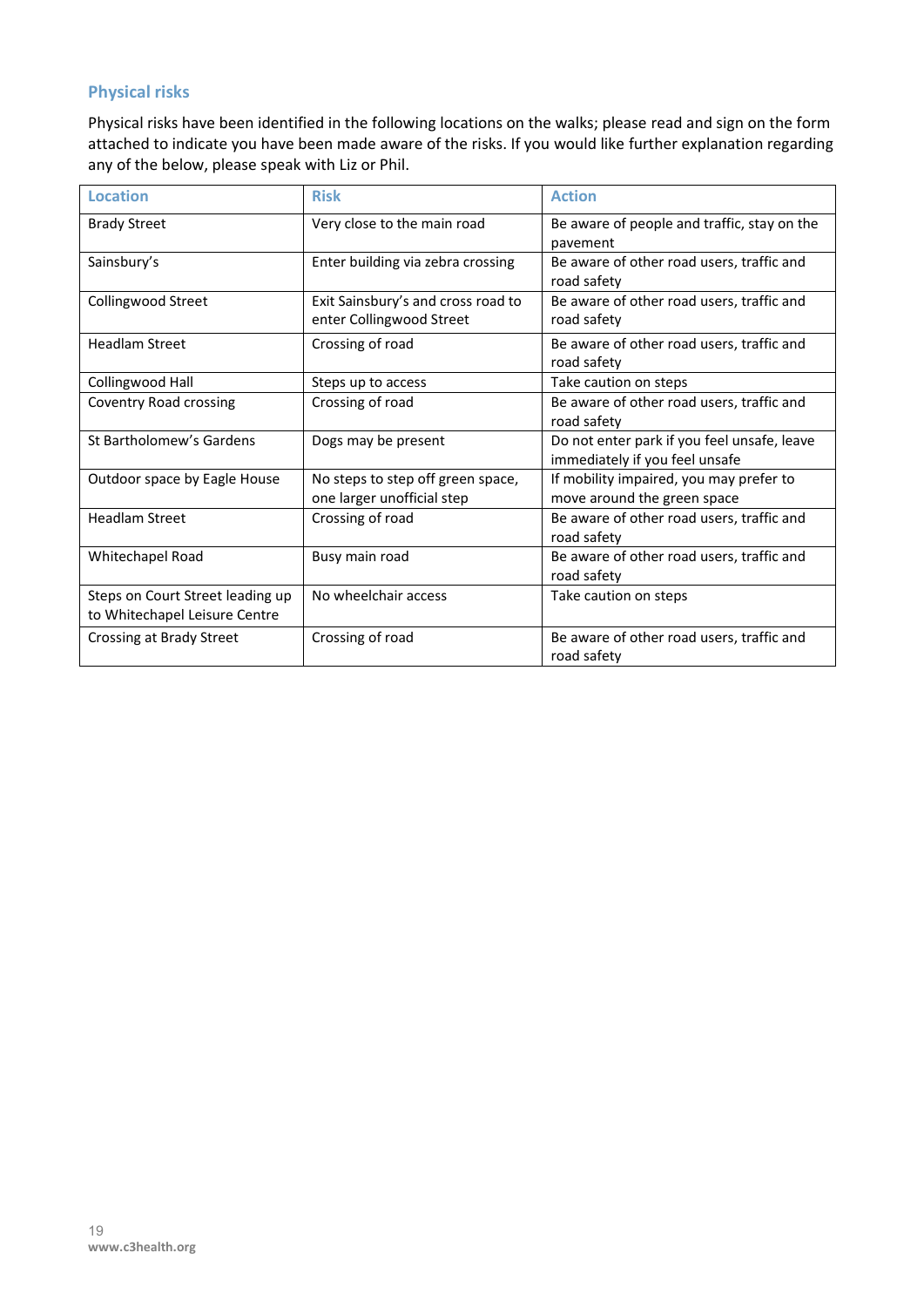# **Appendix 3: The CHESS™ mapping data**

During both walks community members and the C3 team collected data using the CHESS™ application at food and physical activity assets in the community. This included indoor and outdoor physical activity spaces, streets, shops, restaurants and street vendors.

Key observations from the CHESS™ mapping exercise:

| <b>Indoor physical activity scans</b>                                                                                                                                                                                               | <b>Outdoor physical activity scans</b>                                                                                                                                                                                                                                                                                                   |
|-------------------------------------------------------------------------------------------------------------------------------------------------------------------------------------------------------------------------------------|------------------------------------------------------------------------------------------------------------------------------------------------------------------------------------------------------------------------------------------------------------------------------------------------------------------------------------------|
| Scans were performed at three indoor spaces, the Idea<br>Store, Collingwood Hall and Whitechapel Leisure Centre.<br>All these assets are within 800m of public transport and                                                        | Scans were performed on St Bartholomew's Gardens,<br>the caged courts outside Collingwood House and the<br>play area outside Berry House.                                                                                                                                                                                                |
| accessible with wheelchairs or prams.<br>All are open to the public all year round.                                                                                                                                                 | A playground is available in St Bartholomew's Gardens<br>in addition to seating and a footpath. Multi-purpose<br>courts are available within the caged area outside<br>Collingwood House and a small playground and<br>seating are available in the play area outside Berry<br>House.                                                    |
| All assets are clean well-lit and well maintained with<br>working toilet facilities. There are kitchen facilities<br>available at Collingwood Hall.                                                                                 |                                                                                                                                                                                                                                                                                                                                          |
| It is 'unclear' as to which group of people Collingwood<br>Hall is aimed at, adults or children or both.                                                                                                                            | All these areas are maintained for use minimally; they<br>are outdated with faded paint but are still functional.                                                                                                                                                                                                                        |
| It is not clear how to make payment to use Collingwood<br>Hall or how much it costs. There is a fee to use the                                                                                                                      | The assets are easily accessible for wheelchair users,<br>prams or disability aids etc.                                                                                                                                                                                                                                                  |
| physical activity spaces at the Idea Store and Whitechapel<br>Leisure Centre.                                                                                                                                                       | There are no signs encouraging use of the facilities.                                                                                                                                                                                                                                                                                    |
| All indoor spaces offer non-physical activities in addition<br>to physical activities e.g. the Idea Store offers English and                                                                                                        | St Bartholomew's Gardens has a grassy area large<br>enough for physical activity.                                                                                                                                                                                                                                                        |
| reading classes, Collingwood Hall hosts a Muslim<br>women's group, runs Qur'anic classes, and the<br>Whitechapel Leisure Centre runs first aid and fire safety<br>training.                                                         | Physical activity is discouraged in St Bartholomew's<br>Gardens and at the caged courts: St Bartholomew's<br>Gardens is accessed via a gate and footpath and there<br>is signage informing people that it is a designated<br>locked site; there was no further detail about what<br>that means, and it was open at the time of scanning. |
|                                                                                                                                                                                                                                     | Basketball hoops are available and free to use,<br>however there is signage saying 'no ball games' just<br>outside the court.                                                                                                                                                                                                            |
|                                                                                                                                                                                                                                     | There are no notice boards or signage encouraging<br>physical activity in any of the spaces.                                                                                                                                                                                                                                             |
|                                                                                                                                                                                                                                     | There is flood lighting present at all assets.                                                                                                                                                                                                                                                                                           |
|                                                                                                                                                                                                                                     | All assets are within 800m of public transport.                                                                                                                                                                                                                                                                                          |
|                                                                                                                                                                                                                                     | All assets are free to access.                                                                                                                                                                                                                                                                                                           |
| <b>Shop scans</b>                                                                                                                                                                                                                   | <b>Street scans</b>                                                                                                                                                                                                                                                                                                                      |
| Three shop scans were completed on the second walk:                                                                                                                                                                                 | Barnsley Street was scanned.                                                                                                                                                                                                                                                                                                             |
| Sainsbury's, Hut Bazar and Budgens.                                                                                                                                                                                                 | There is some litter on the street.                                                                                                                                                                                                                                                                                                      |
| All shops offered a combination of fresh and non-fresh<br>items. Alcohol and tobacco are not available at Hut Bazar.<br>In Budgens there is a limited amount of fresh fruit<br>available: apples, oranges and bananas. There are no | The footpath is in average condition: clear without<br>obstructions and it is accessible for mums with prams<br>and/or young children.                                                                                                                                                                                                   |
| vegetables for purchase.                                                                                                                                                                                                            | There are trees, flowers and grass along some of the<br>street and it is tended to minimally - there are some<br>weeds and overgrowth.                                                                                                                                                                                                   |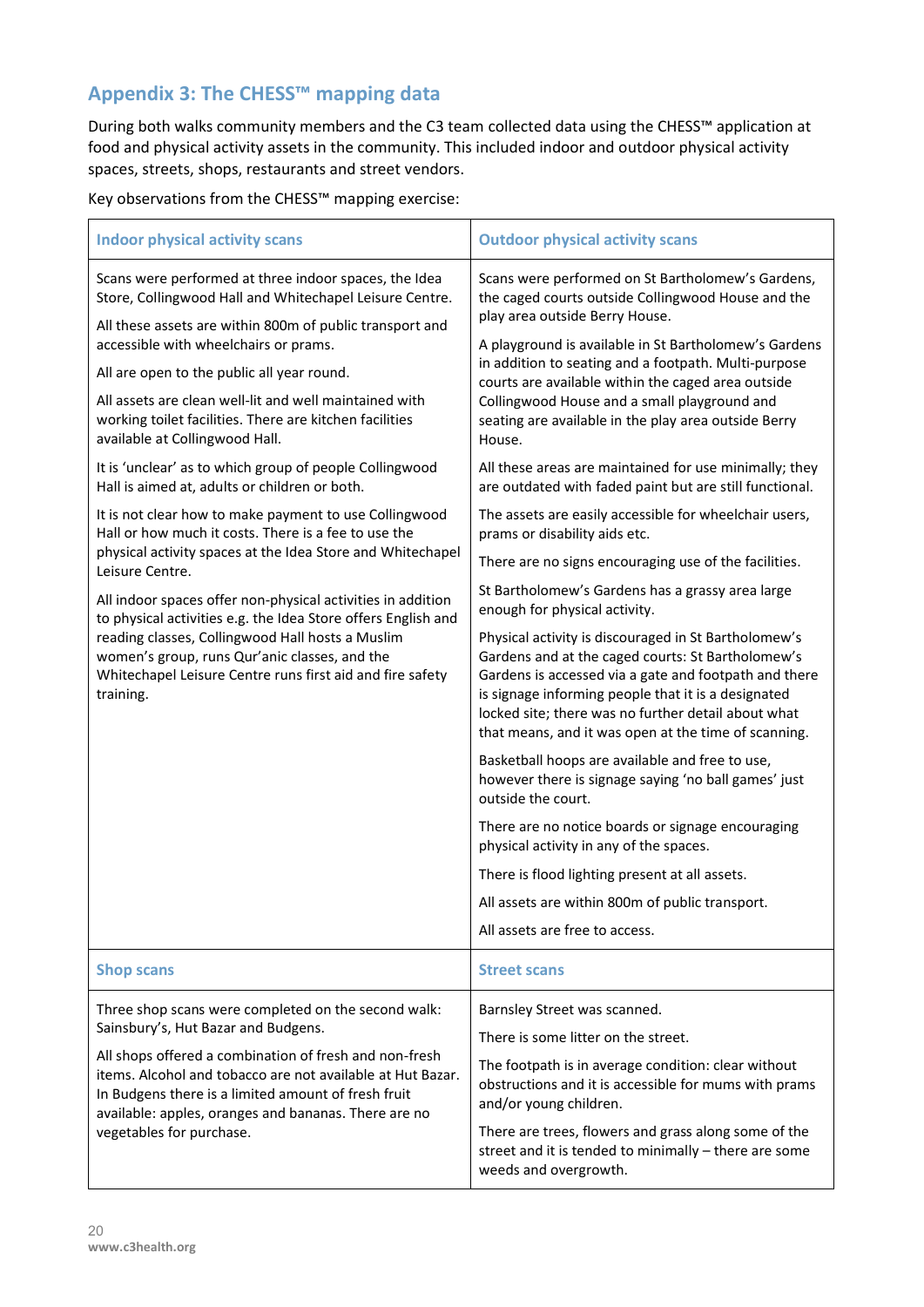| Tobacco is 'somewhat' visible in Sainsbury's and not<br>visible in Budgens: "you would have to know to ask for<br>it".<br>The check-out area in Sainsbury's sells only non-food<br>items such as batteries and magazines while the food<br>counter at both other shops sells high sugar and fat<br>foods. | There is lighting along most of the street.<br>There are no litter bins on the street.<br>There is no graffiti on the street.<br>There is some drug paraphernalia on the street -<br>discarded nitrous oxide canisters. |
|-----------------------------------------------------------------------------------------------------------------------------------------------------------------------------------------------------------------------------------------------------------------------------------------------------------|-------------------------------------------------------------------------------------------------------------------------------------------------------------------------------------------------------------------------|
| Sainsbury's 'Healthier Choices' section is very clear; the<br>healthy choices are not all clear in other shops. In<br>Budgens the healthier savoury snacks are above the<br>average person's eye line.                                                                                                    |                                                                                                                                                                                                                         |
| <b>Restaurant scans</b>                                                                                                                                                                                                                                                                                   | <b>Street vendor scans</b>                                                                                                                                                                                              |
| The Ponchokhana restaurant, on the Whitechapel Road,<br>was scanned.                                                                                                                                                                                                                                      | Three stalls were scanned together as they are<br>adjacent to each other and owned by the same<br>person. The stalls included fruit, vegetables and fish.                                                               |
| This is an independent restaurant and a local Bangladeshi<br>restaurant – it does not serve alcohol.                                                                                                                                                                                                      | There were 22 types of green fruits/vegetables<br>available, 1 blue/purple food and 1 orange.                                                                                                                           |
| There is no nutritional information available and there<br>appeared to be a mixture of healthy and non-healthy                                                                                                                                                                                            |                                                                                                                                                                                                                         |